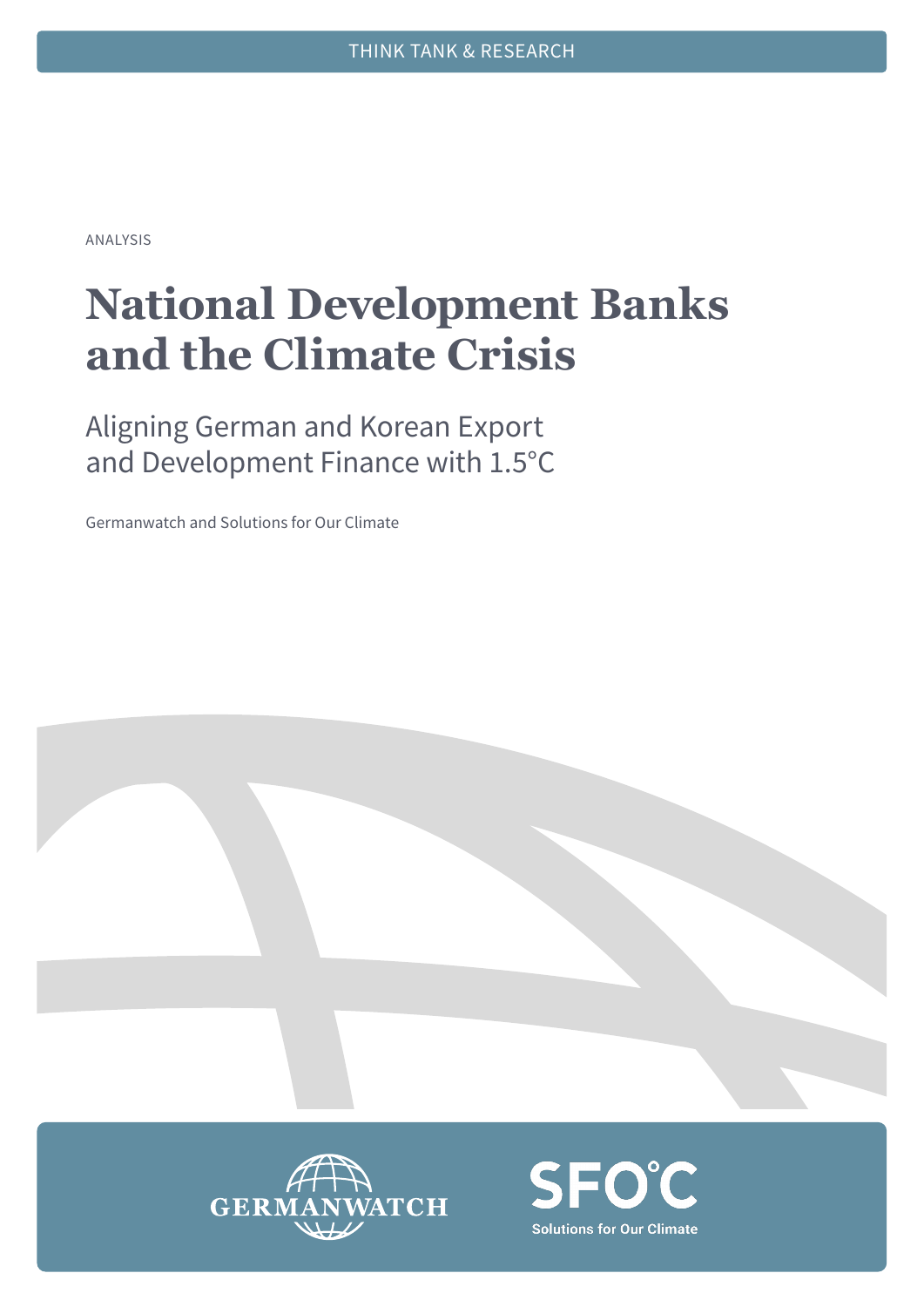#### **Summary**

Internationally active public finance institutions and development finance play a vital role in sustainable finance by financing ascending technological solutions and bearing the cost of de-risking less attractive yet much-needed investments. However, large volumes of public finance continue to flow towards the fossil fuel industry, while support for clean energy sources continues to lack a much-needed increase. Both Korean and German development finance institutions and export credit agencies – KFW Group and Euler Hermes in Germany, KDB, KEXIM and K-SURE in Korea – are in the position to push their counterparts to raise climate ambitions and encourage more countries to join the global momentum on exiting fossil fuel finance. Against this backdrop, this paper explores the alignment of German and Korean development finance institutions with the Paris Agreement, by analyzing their climate and sector strategies against the IEA's Net Zero by 2050 (NZE) scenario and pointing out space for improvement. Recommendations include aligning their strategies with a 1.5°C compatible pathway, providing more transparency on investment decisions, and including civil society and experts in the reviewing processes for their strategies. To truly ensure Paris-alignment, the NZE should be at the basis of their sector and climate strategies.

### **Imprint**

#### **Authors:**

Magdalena Bachinger, David Ryfisch, Martin Voß, Dongjae Oh, Sohyeon Park

**With contributions by:** 

Nina Müller, Eujin Kim

#### **Editing:**

Szice Group – Adam Goulston

#### **Layout:**

Jan Koch, [www.jkjkjk.de](https://www.jkjkjk.de)

#### **Publisher:**

Germanwatch e.V. Office Bonn Dr. Werner-Schuster-Haus Kaiserstr. 201 D-53113 Bonn Phone +49 (0)228 / 60 492-0, Fax -19

Internet: [www.germanwatch.org](http://www.germanwatch.org) E-Mail: [info@germanwatch.org](mailto:info@germanwatch.org)

May 2022

This publication can be downloaded at: [www.germanwatch.org/en/85394](http://www.germanwatch.org/en/85394)

#### **With thanks for helpful comments to:**

Philipp Censkowsky & Aki Kachi

#### **Support by:**



This publication was produced with the financial support of the European Union's Partnership Instrument. Its contents are the sole responsibility of Germanwatch and Solutions for Our Climate (SFOC) and do not necessarily reflect the views of the European Union.

 $\overline{\mathcal{L}}$ 

Office Berlin Stresemannstr. 72 D-10963 Berlin Telefon +49 (0)30 / 28 88 356-0, Fax -1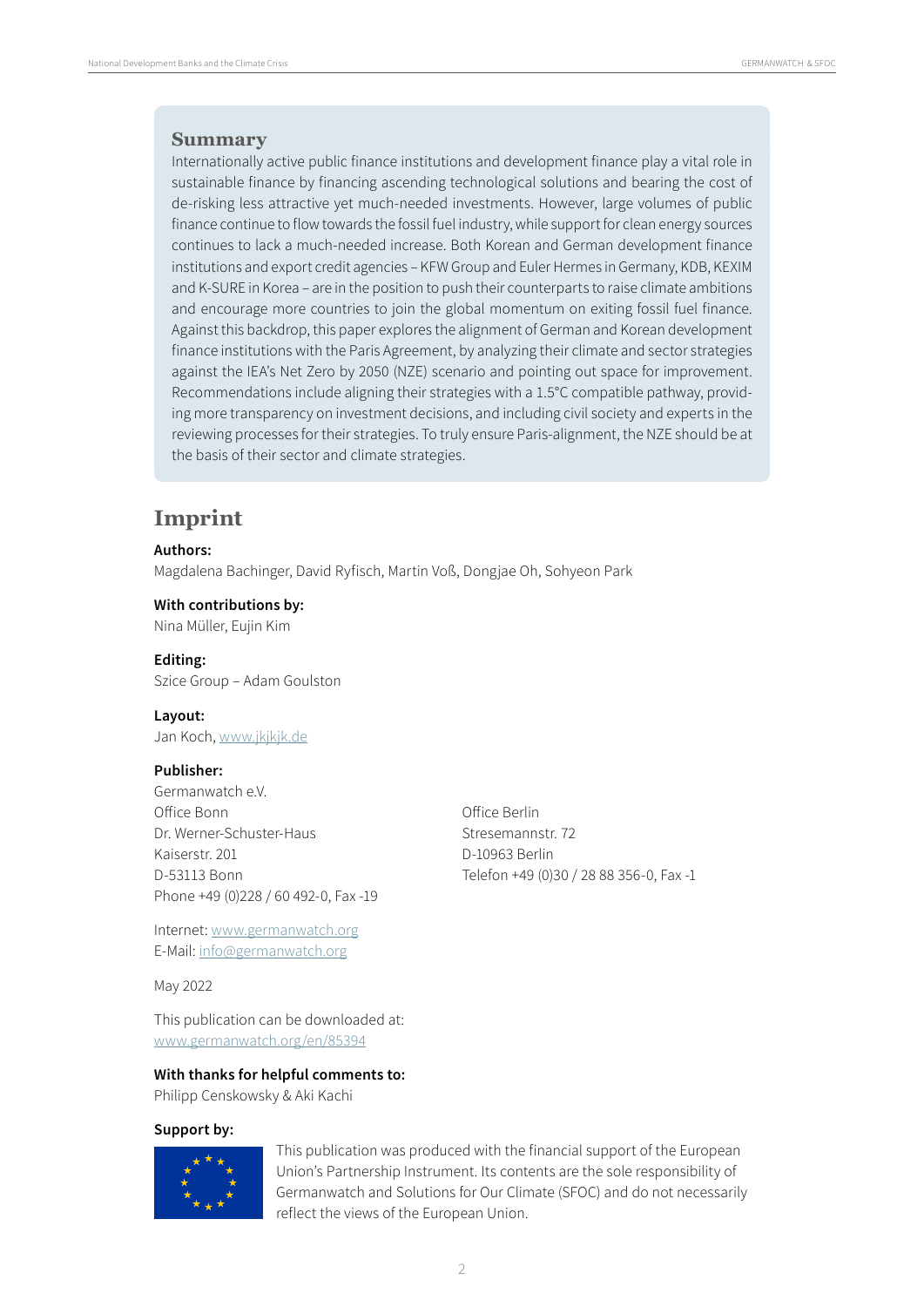# **Table of Contents**

| 1.  |  |  |  |  |  |  |  |
|-----|--|--|--|--|--|--|--|
| 2.  |  |  |  |  |  |  |  |
| 3.  |  |  |  |  |  |  |  |
| 3.1 |  |  |  |  |  |  |  |
| 3.2 |  |  |  |  |  |  |  |
| 3.3 |  |  |  |  |  |  |  |
|     |  |  |  |  |  |  |  |
| 3.4 |  |  |  |  |  |  |  |
| 3.5 |  |  |  |  |  |  |  |
| 4.  |  |  |  |  |  |  |  |
| 4.1 |  |  |  |  |  |  |  |
| 4.2 |  |  |  |  |  |  |  |
| 4.3 |  |  |  |  |  |  |  |
| 4.4 |  |  |  |  |  |  |  |
| 4.5 |  |  |  |  |  |  |  |
|     |  |  |  |  |  |  |  |
|     |  |  |  |  |  |  |  |
|     |  |  |  |  |  |  |  |
| 4.6 |  |  |  |  |  |  |  |
|     |  |  |  |  |  |  |  |
|     |  |  |  |  |  |  |  |
| 5.  |  |  |  |  |  |  |  |
| 5.1 |  |  |  |  |  |  |  |
| 5.2 |  |  |  |  |  |  |  |
| 6.  |  |  |  |  |  |  |  |
|     |  |  |  |  |  |  |  |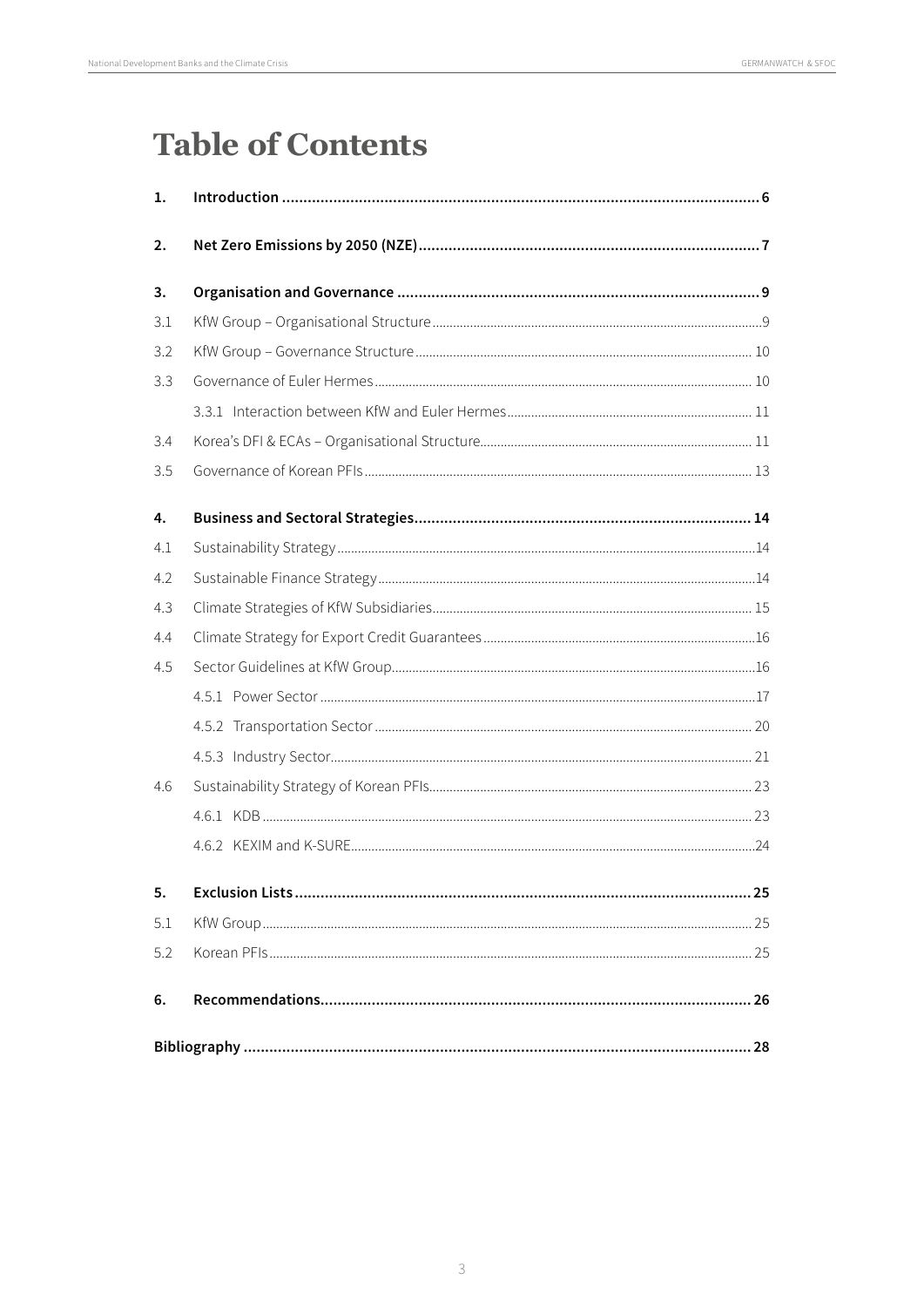# **Figures**

| Figure 1: Comparison of IEA decarbonisation scenarios; Source: World Energy Outlook 20217 |
|-------------------------------------------------------------------------------------------|
|                                                                                           |
|                                                                                           |
|                                                                                           |
|                                                                                           |
|                                                                                           |
|                                                                                           |
|                                                                                           |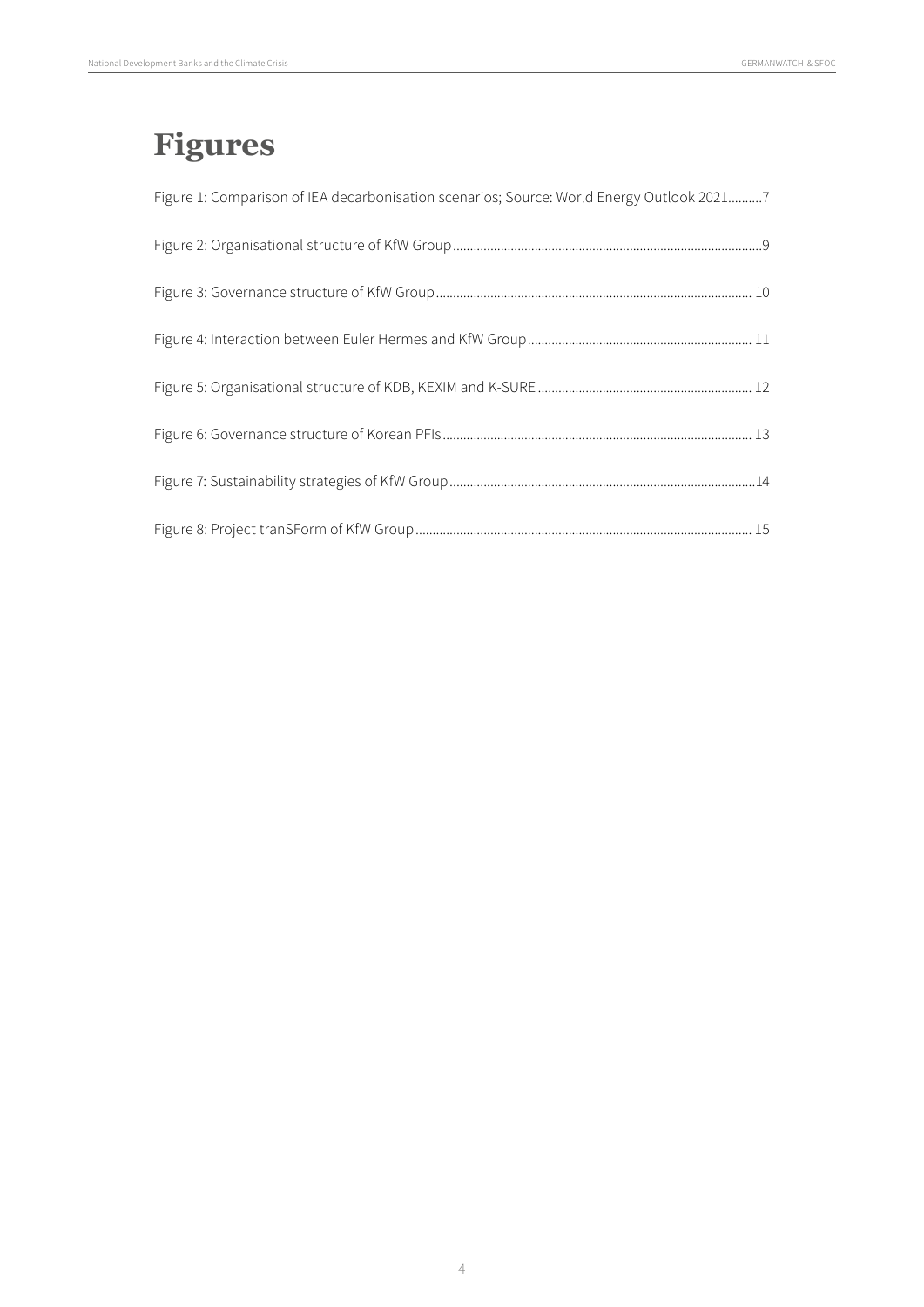# **Abbreviations**

| AA - Federal Foreign Office                                            |
|------------------------------------------------------------------------|
| AKA - Ausfuhrkredit-Gesellschaft mbH                                   |
| <b>BMF</b> - Federal Ministry of Finance                               |
| <b>BMWK</b> - Federal Ministry for Economic Affairs and Climate Action |
| <b>BMZ</b> - Federal Ministry for Economic Cooperation and Development |
| <b>BOF</b> - Basic oxygen furnace                                      |
| <b>CCUS</b> - Carbon capture, utilisation, and storage                 |
| <b>CCU</b> - Carbon capture and utilisation                            |
| <b>CDR</b> - Carbon dioxide removal                                    |
| <b>CHP</b> - Combined heat and power                                   |
| COP26 - United Nations Climate Change Conference 2021                  |
| CSS - Carbon capture and storage                                       |
| DEG - Deutsche Investitions- und Entwicklungsgesellschaft GmbH         |
| <b>DFI</b> - Development finance institution                           |
| <b>DRI</b> - Direct reduced iron                                       |
| EAF - Scrap-based electric arc furnace                                 |
| <b>ECA</b> - Export credit agency                                      |
| <b>EDFI</b> - European Development Institution                         |
| <b>EEDI</b> - Energy Efficiency Design Index                           |
| <b>ESG</b> - Environmental, social, and governance                     |
| <b>E3F</b> - Export Finance for Future coalition                       |
| <b>GHG</b> - Greenhouse gas                                            |
| G7 - Group of 7IATA - International Air Transport Association          |
| IEA - International Energy Association                                 |
| IMA - Interministerial Committee for Export Credit Guarantee           |
| IMO - International Maritime Organization                              |
| <b>IPCC</b> - Intergovernmental Panel on Climate Change                |
| <b>IPEX-Bank</b> - International projects and export finance bank      |
| KDB - Korea Development Bank                                           |
| KEXIM - Export-Import Bank of Korea                                    |
| KfW - Kreditanstalt für Wiederaufbau                                   |
| K-SURE - Korea Trade Insurance Corporation                             |
| MDB - Multilateral development bank                                    |
| NZE - Net Zero Emissions by 2050 Scenario                              |
| PFI - Public finance institution                                       |
| <b>SDG</b> - Sustainable Development Goal                              |
| <b>SDS</b> - Sustainable Development Scenario                          |
| SF - Sustainable Finance                                               |
| <b>TCFD</b> - Task Force on Climate-Related Financial Disclosures      |
|                                                                        |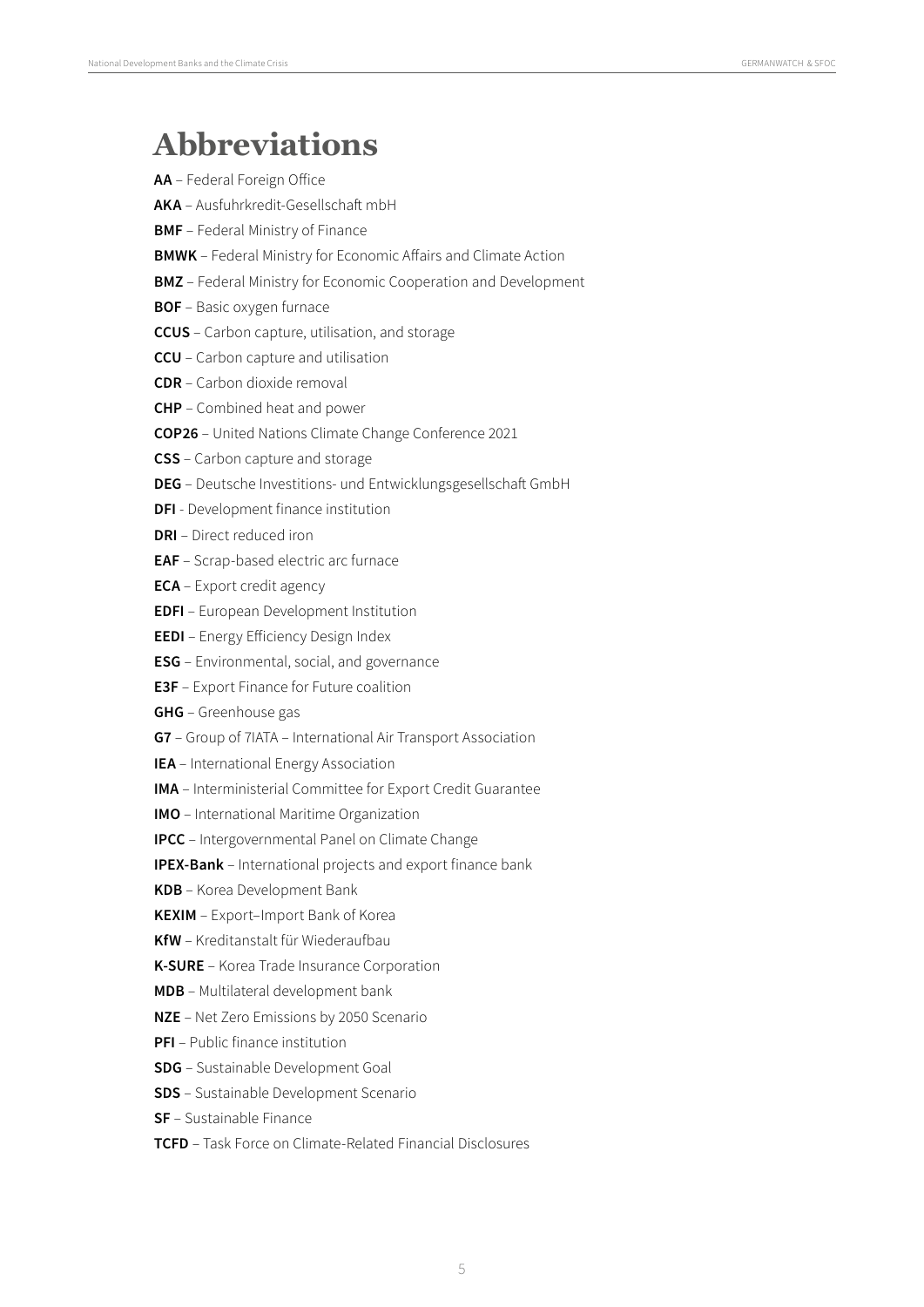# <span id="page-5-0"></span>**1. Introduction**

The Paris Agreement's main ambition of limiting global warming is today as relevant as ever. As the climate crisis intensifies and actions should follow ambitious words, the means of limiting the rise in average global temperature to 1.5°C have never been as evident and available as they are now.<sup>1</sup>

Repeated announcements, such as those at the One Earth Summit in December 2017 and in Glasgow in November 2021, should leave no doubt: large clubs of influential financial institutions and many industrialised nations' governments both realise the need for a profound change of course.<sup>2, 3</sup> They should heed the Paris Agreement's goals and fully align their strategies and activities with climate change considerations, and direct financial flows and investments in ways that benefit climate action.

'Paris alignment' is essential for internationally active public finance institutions (PFIs) and development finance institutions (DFIs), such as KfW. This is because they often assume a trailblazer role by financing ascending technological solutions and bearing the cost of de-risking less attractive yet much-needed investments. Around 10% of global financial flows are public finance, amounting to an annual US\$2.2 trillion. Moreover, DFIs benefit from government-supported credit ratings, so they can offer longer grace periods and provide below-market rates.<sup>4</sup>

Despite the above, large volumes of public finance continue to flow towards the fossil fuel industry. At the same time, support for clean energy sources continues to lack a much-needed increase.<sup>5</sup> In 2018–2020, fossil gas alone received 51% of global public finance in energy. Among DFIs, export credit agencies (ECAs) are notably at the forefront of supporting fossil fuel finance. Compared with both DFIs and MDBs, ECAs provide '11 times more support for fossil fuels (\$40 billion per year in 2018 to 2020) than clean energy (\$3.5 billion per year).'6

The principal German ECA Euler Hermes, stepped in to guarantee transactions supporting fossil fuel projects worth a combined 1.31 billion euros in 2019. Meanwhile, renewable energy projects or low-carbon projects amounted to only 1.07 billion euros.<sup>7,8</sup>

In April 2021, France, Denmark, Germany, the Netherlands, Spain, Sweden, and the United Kingdom launched the Export Finance for Future (E3F) coalition. E3F's goal is to align public export finance with climate goals by ramping up its financial support for climate-friendly projects while restricting fossil fuel finance, such as ending export finance for coal power generation.<sup>9</sup>

While Germany is both a founder of the E3F coalition and a signatory of the Glasgow ambition statement on Clean Energy Transition, South Korea (hereinafter "Korea") is neither.<sup>10</sup> This makes the country one of the largest providers of public fossil fuel finance lacking the ambition of its industrialised peers, along with Japan and China.<sup>11</sup> Germany and Korea, along with their national DFIs, can play a large role in raising ambitions among their counterparts. They display certain similarities in their institutional DFIs and ECA setup: the KfW Group and Euler Hermes in Germany, as well as KDB, KEXIM, and K-SURE in Korea. Moreover, anecdotal evidence suggests that Korean institutions consider German institutions as relevant peers to compare with.

<sup>1</sup> IPCC (2022) Climate Change 2022: Impacts, Adaptation, and Vulnerability. Contribution of Working Group II to the Sixth Assessment Report of the Intergovernmental Panel on Climate Change.

<sup>2</sup> Agence française de développement (12/2017) Together Major Development Finance Institutions Align Financial Flows with the Paris Agreement.

<sup>3</sup> UN Climate Change Conference UK 2021 (2021) Statement on International Public Support for the Clean Energy Transition

<sup>4</sup> Oil Change International (2022) Using international public finance to unlock a just transition: key data and opportunities. 5 IPCC (2022) Climate Change 2022: Mitigation of Climate Change. Contribution of Working Group III to the Sixth Assessment Report of the Intergovernmental Panel on Climate Change.

<sup>6</sup> Oil Change International (2022) Using international public finance to unlock a just transition: key data and opportunities, p. 4.

<sup>7</sup> Perspectives Climate Research (2021) Paris Alignment of Export Credit Agencies: Case Study #1: Germany (Euler Hermes).

<sup>8</sup> Overall, the export volume covered by Germany export credit guarantees amounted to 16.7 billion euros in 2020.

<sup>9</sup> Ministère de l'Europe et des Affaires Étrangères (04/2021) Export finance coalition launched to fight climate change. 10 UN Climate Change Conference UK 2021 (2021) Statement on International Public Support for the Clean Energy Transition.

<sup>11</sup> Oil Change International (2022). Using international public finance to unlock a just transition: key data and opportunities.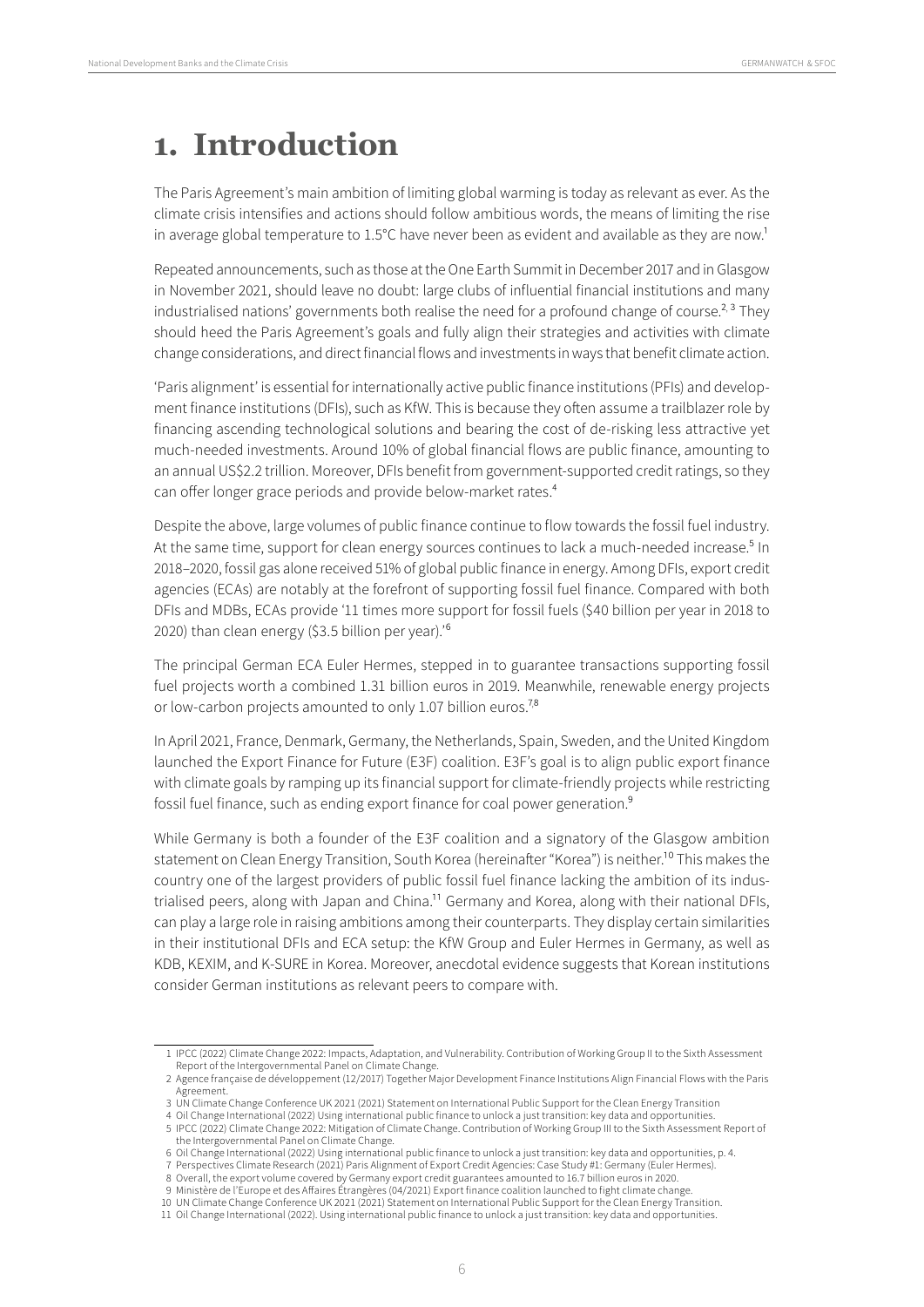<span id="page-6-0"></span>This policy brief aims to portray both the importance and possibility of aligning with the Paris Agreement. An integral step towards this goal should be basing business and sector strategies on the latest and most rigorous scientific resources, such as the International Energy Agency (IEA) Net Zero Emissions by 2050 Scenario (NZE).<sup>12</sup>

To show the lack of ambition inherent in both Korean and German DFIs' current policies, comparison is made with the NZE where possible, followed by recommendations for all subject DFIs.

# **2. Net Zero Emissions by 2050 (NZE)**



#### **CO2 emissions in the WEO-2021 scenarios over time**

**The APS pushes emissions down, but not until a er 2030; the SDS goes further and faster to be aligned with the Paris Agreement; the NZE delivers net zero emissions by 2050**

Note: APS = Announced Pledges Scenario; SDS = Sustainable Development Scenario; NZE = Net Zero Emissions by 2050 Scenario.

**Figure 1: Comparison of IEA decarbonisation scenarios; Source: World Energy Outlook 2021**

### **Strengths**

In 2021, the IEA published its study outlining a pathway to reach net-zero emissions by 2050 to limit the global rise in temperature to  $1.5^{\circ}$ C.<sup>13</sup> In its scope, this roadmap for achieving a clean energy transition has global dimensions and was designed to help guide the 2021 United Nations Climate Change Conference (COP26). The report did not provide specific regional or national pathways.14

This publication is noteworthy for the IEA's revision of some long-held positions, including on fossil

<sup>12</sup> Greenpeace; IISD; Oil Change International (2022) Zeroing In: A guide for the finance sector on the IEA's Net Zero Emissions scenario and its implications for oil and gas finance.

<sup>13</sup> IEA (2021) Net Zero by 2050: A Roadmap for the Global Energy Sector.

<sup>14</sup> IEA (05/2021) Pathway to critical and formidable goal of net-zero emissions by 2050 is narrow but brings huge benefits, according to IEA special report.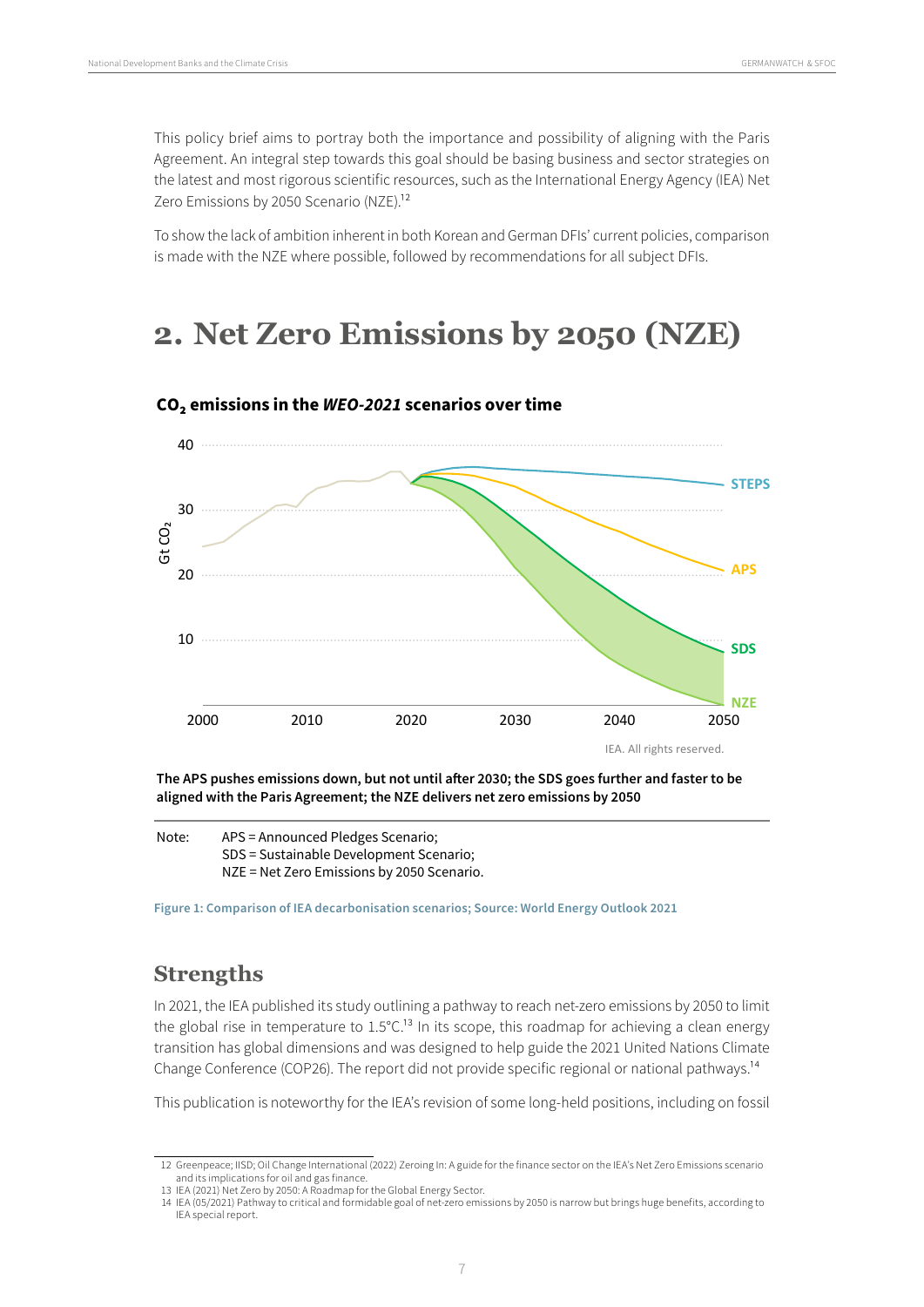fuels, in stating: 'there are no new oil and gas fields approved for development in our pathway, and no new coal mines or mine extensions are required.'15 In a watershed moment, the IEA thus called for an outright halt on expanding fossil fuel extraction.

On energy questions, the IEA has high authority and influence in the political and economic sphere, as well as strong signalling power. The NZE thus became a 'benchmark' for measuring progress towards reaching the 1.5°C goal.<sup>16</sup>

To further underscore the NZE's importance, its findings have been officially recognised in the COP26 Statement on International Public Support for the Clean Energy Transition. It includes a pledge to end new international direct public support for unabated fossil fuel in the energy sector by the end of 2022.<sup>17</sup>

The less ambitious IEA Sustainable Development Scenario (SDS) aimed at keeping temperature increase to well below 2°C and stipulated a 50% probability of limiting it to 1.65°C. The NZE is thus the only scenario by the IEA that actually aligns with the Paris Agreement's ambitions; it should therefore be a basis for financial institutions' decision-making.<sup>18</sup>

The NZE satisfies the Intergovernmental Panel on Climate Change (IPCC) requirements for 1.5°C scenarios, especially regarding energy sector developments. A necessary rapid decline of coal power generation in industrialised countries by 2030, and globally by 2040, is acknowledged under the IEA's Net Zero pathway. It emphasises the importance of wind and solar energy as the main energy carriers to cover the ambitions of most IPCC 1.5°C pathways concerning energy supply, fossil fuel use, and renewable energy sources.<sup>19,20</sup>

The NZE also offers additional greater benefits for social and economic issues compared with other scenarios, such as increasing living standards and significantly decreasing premature deaths due to air pollution.<sup>21</sup>

### **Shortcomings**

For all its ambition, the NZE does fall short in some regards. Main points of criticism are the NZE's predictions of continued fossil fuel use, considered acceptable because of an optimistic perception of carbon dioxide capture and storage (CCS)/carbon dioxide capture, utilisation, and storage (CCUS) technologies and their potential.<sup>22</sup>

The IEA NZE is regarded as 'conservative' regarding its reliance on carbon dioxide (CO2) removal (CDR), perceived as a major risk towards reaching 1.5°C ambitions. Whereas its reliance on CDR is still lower than other models, the NZE's reliance on CCS technology is comparatively high.<sup>23</sup>

CCS application has been criticised in the past, especially regarding uncertain development and deployment. At scale, the technology seems to remain 'largely unproven and its potential to deliver significant emission reductions by mid-century is currently limited.<sup>'24</sup>

CCS is neither the most effective nor the cheapest solution for certain sectors. Especially for power generation, renewables, combined with energy storage and demand response to balance out

<sup>15</sup> IEA (2021) Net Zero by 2050: A Roadmap for the Global Energy Sector, p. 21.

<sup>16</sup> Reclaim Finance (2021) The IEA's Net-Zero 2050: The new normal and what's left to be done.

<sup>17</sup> UN Climate Change Conference UK 2021 (2021) Statement on International Public Support for the Clean Energy Transition.

<sup>18</sup> Greenpeace; IISD; Oil Change International (2022) Zeroing In: A guide for the finance sector on the IEA's Net Zero Emissions scenario and its implications for oil and gas finance.

<sup>19</sup> Carbon Brief (2021) IEA: Renewables should overtake coal "within five years" to secure 1.5C goal.

<sup>20</sup> Ember Climate (2022) The science is clear, coal needs to go.

<sup>21</sup> Reclaim Finance (2021. The IEA's Net-Zero 2050: The new normal and what's left to be done.

<sup>22</sup> Reclaim Finance (2021) The IEA's Net-Zero 2050: The new normal and what's left to be done.

<sup>23</sup> Greenpeace; IISD; Oil Change International (2022) Zeroing In: A guide for the finance sector on the IEA's Net Zero Emissions scenario and its implications for oil and gas finance.

<sup>24</sup> Climate Action Network International (2021) Position: Carbon Capture Storage and Utilisation, p. 3.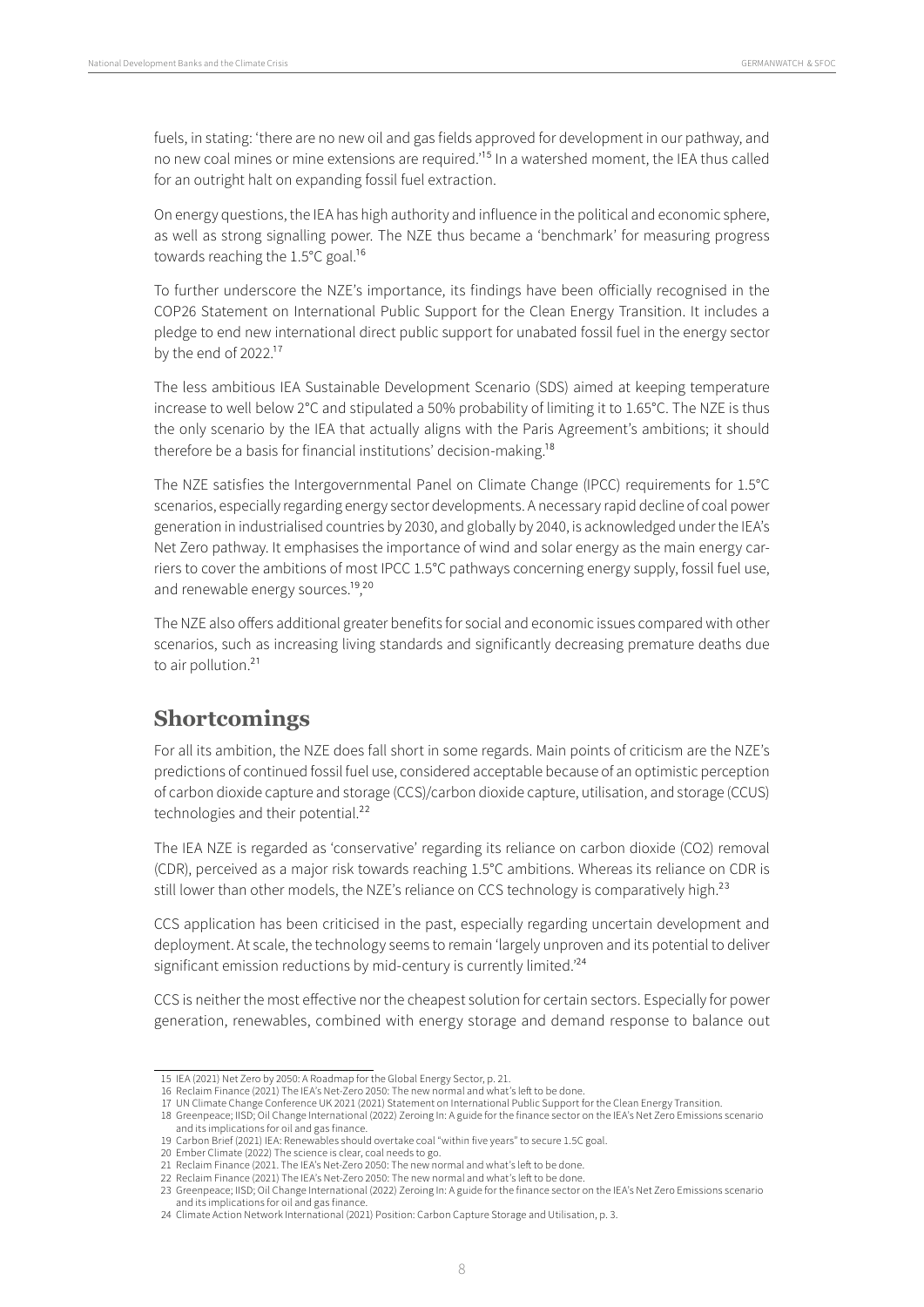<span id="page-8-0"></span>grids, are by far the better option. Meanwhile, updating fossil fuel power stations with CCS costs 'significantly more' than renewables.<sup>25</sup> Instead, CCS application further sustains fossil fuel use.<sup>26</sup> Findings from the latest IPCC report in 2022 also confirmed the strong potential of ever-cheaper renewable energy sources.27

While the IEA predicts no need to develop new oil and gas fields under its scenario, it does not go as far as recommending the end of licensing such projects. This contrasts with a recent trend in policymaking, most notably the Beyond Oil and Gas Alliance formed at COP26.<sup>28</sup>

Another point in which the scenario remains lacking is the unclear distinction between 'public' and 'private' investments, as well as lack of identifying geographical distribution.<sup>29</sup> This makes it hard to identify which source of investments need to be capped or redirected.

One last point of criticism is the NZE's projected reliance on biomass and nuclear energy, whereas the potential of renewable energy sources remains modest.<sup>30</sup>

# **3. Organisation and Governance**

# **3.1 KfW Group – Organisational Structure**

The KfW Group has operated under a legal mandate for promoting and financing sustainable development since 1948 and is represented in 80 locations worldwide. The Federal Government of Germany owns 80% of the Group, while the federal states own the other 20%.

| <b>Promotion in Germany</b>          |                                                               |                                        | <b>Support of the German and</b><br>the European economy  | <b>Promotion of development</b>                                   |                                                                   |
|--------------------------------------|---------------------------------------------------------------|----------------------------------------|-----------------------------------------------------------|-------------------------------------------------------------------|-------------------------------------------------------------------|
| SME Bank &<br><b>Private Clients</b> | Customised<br>Finance &<br><b>Public Clients</b>              | <b>KfW Capital</b>                     | <b>KfW IPEX-Bank</b>                                      | <b>KfW</b><br>Entwicklungsbank                                    | <b>DEG</b>                                                        |
| Digital mass<br><b>business</b>      | Individual<br>financing solutions<br>and municipal<br>finance | Venture capital<br>fund<br>investments | National / International<br>export and<br>project finance | Promotion of<br>developing countries<br>and emerging<br>economies | Promotion of<br>developing countries<br>and emerging<br>economies |
|                                      | <b>KFW</b>                                                    | <b>KFW</b> CAPITAL                     | <b>KFW</b> IPEX-Bank                                      | <b>KFW</b>                                                        | KFW <sub>DEG</sub>                                                |

**Figure 2: Organisational structure of KfW Group**

Within the Group, KfW's main activities centre on domestic promotion, export, and project finance, as well as promotion of developing countries and emerging economies. KfW itself has several subsidiaries operating in development finance:

• KfW IPEX Bank GmbH, the full subsidiary, is responsible for export and project finance, financing, and supporting projects by German and European companies outside the European Union.

<sup>25</sup> Climate Action Network International (2021) Position: Carbon Capture Storage and Utilisation, p. 10.

<sup>26</sup> Greenpeace; IISD; Oil Change International (2022) Zeroing In: A guide for the finance sector on the IEA's Net Zero Emissions scenario and its implications for oil and gas finance.

<sup>27</sup> IPCC (2022) Climate Change 2022: Mitigation of Climate Change. Contribution of Working Group III to the Sixth Assessment Report of the Intergovernmental Panel on Climate Change.

<sup>28</sup> Greenpeace; IISD; Oil Change International (2022) Zeroing In: A guide for the finance sector on the IEA's Net Zero Emissions scenario and its implications for oil and gas finance.

<sup>29</sup> IEA (2021) Net Zero by 2050: A Roadmap for the Global Energy Sector, p. 103.

<sup>30</sup> Reclaim Finance (2021) The IEA's Net-Zero 2050: The new normal and what's left to be done.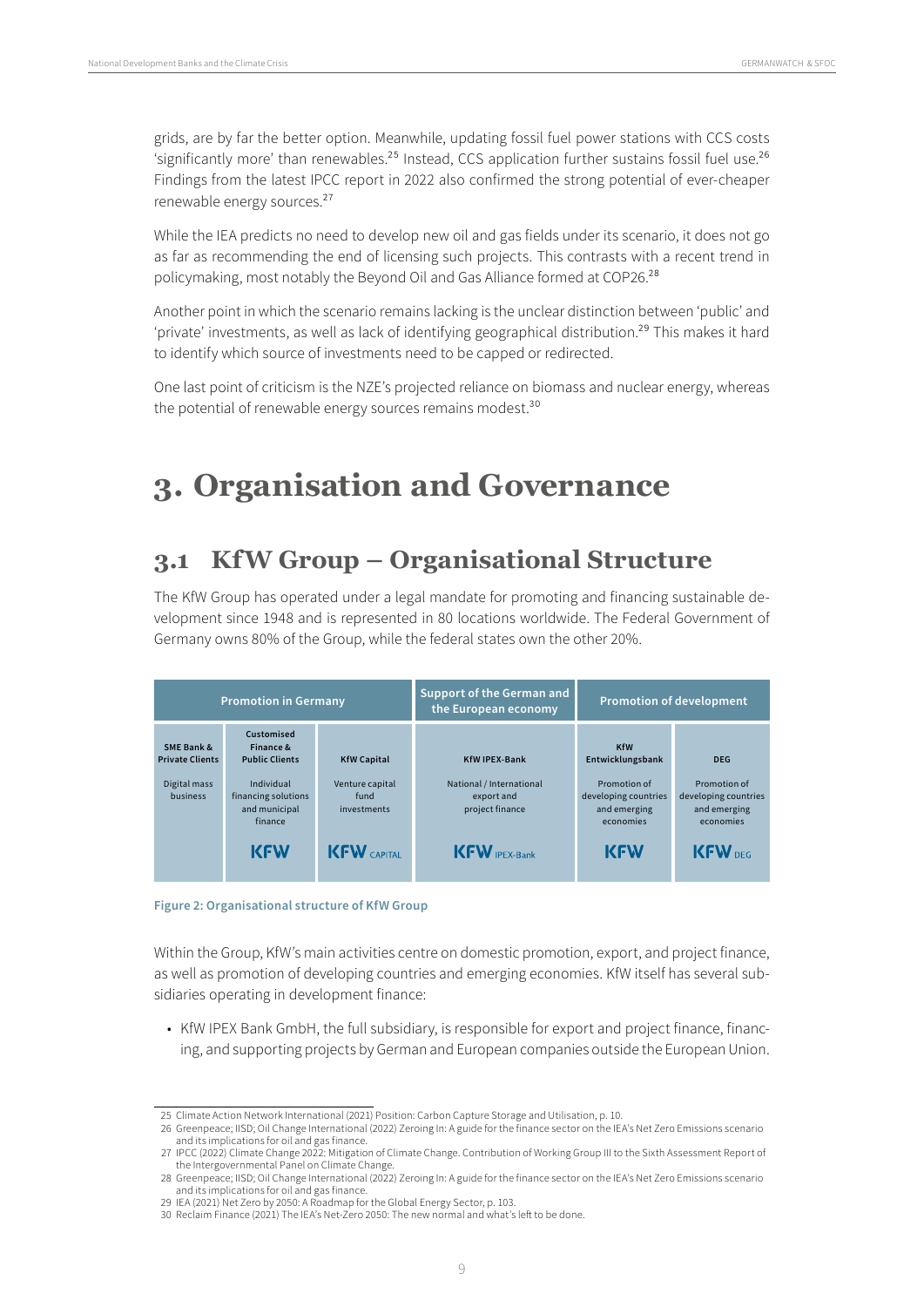<span id="page-9-0"></span>• The full subsidiary Deutsche Investitions- und Entwicklungsgesellschaft GmbH (DEG) and the KfW Development Bank are the main actors in promoting developing countries and emerging economies.

While DEG acts as a development financier in the private sector, financing, advising, and supporting private business, KfW Development Bank mainly promotes public-sector investment, reform processes, and development projects.

KfW also owns capital shares in several other companies, such as Deutsche Energie-Agentur GmbH and AKA Ausfuhrkredit-Gesellschaft mbH.31

## **3.2 KfW Group – Governance Structure**

#### **Board of Supervisory Directors (Verwaltungsrat)**

The Board of Supervisory Directors advises and monitors the Management Board regarding management of the company, granting approval of financial statements.<sup>32</sup>

It comprises seven Federal Ministers and several other members appointed by the Federal Council and Parliament, including representatives of the banking sector and trade unions.





It is involved in fundamental decision-making processes regarding KfW's financing priorities and orientation, and may give the Executive Board general instructions. Notably, it may reserve the right to approve conclusion of certain transactions or transaction types.<sup>33</sup>

The Executive Board must implement decisions made by the Board of Supervisory Directors.34

## **3.3 Governance of Euler Hermes**

Euler Hermes has acted as the official German Export Credit Agency (ECA) under a Federal Republic of Germany mandate since 1949, after already operating German export credit insurance from 1926 to 1945.<sup>35</sup> Euler Hermes oversees the federal export guarantee scheme and can therefore issue export credit guarantees, under the name Hermes Cover, on behalf of the Federal Government in cases where sufficient insurance cover cannot be received from private industry. When Hermes Cover is provided, bad debt losses are transferred to the government, which compensates in the covered claim's amount.36

<sup>31</sup> KfW (2020) 2020 Sustainability Report.

<sup>32</sup> KfW (n.d.) Board of Supervisory Directors and its Committees.

<sup>33</sup> KfW (2020) Gesetze über die KfW (§7Verwaltungsrat).

<sup>34</sup> KfW (2020) Gesetze über die KfW (§7Verwaltungsrat).

<sup>35</sup> AGA-Portal (n.d.) Fragen und Antworten zum Thema Allgemeines (Exporte).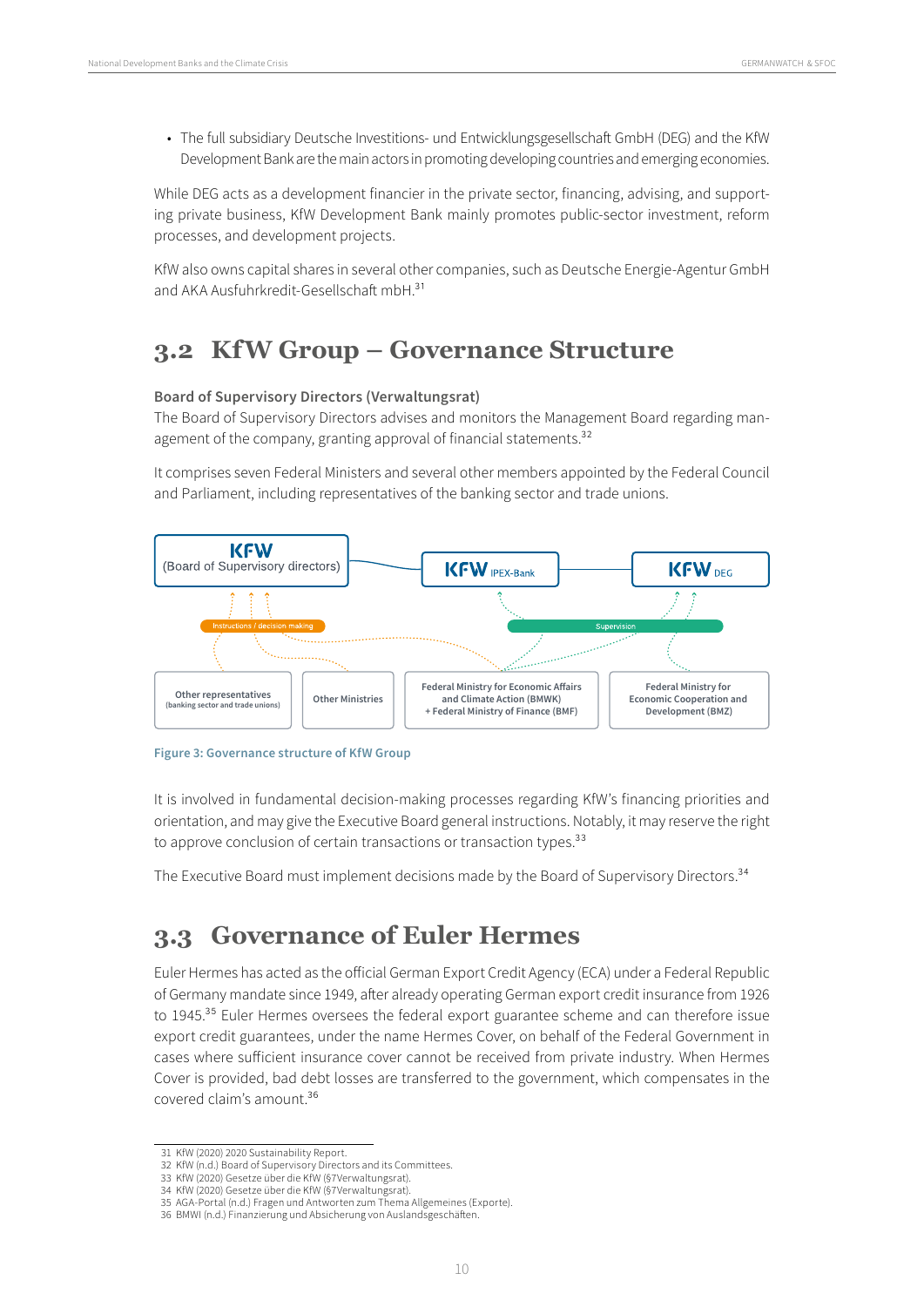<span id="page-10-0"></span>Decisions on cover policies and the approval of export credit guarantees for export transactions lie with the Interministerial Committee for Export Credit Guarantees (IMA). The BMWK, BMF, Federal Foreign Office (AA), and BMZ are part of the IMA. All decisions on export credit guarantees are consensual, which ensures consistency among the different departments. Euler Hermes, and experts from the economy, such as from KfW IPEX or AKA, act as advisors to the IMA.<sup>37</sup>

## **3.3.1 Interaction between KfW and Euler Hermes**

Euler Hermes associates with the KfW IPEX Bank in frequent collaboration on export credits. Through these, KfW IPEX provides export and project financing, while providing ECA cover for the export projects.



**Figure 4: Interaction between Euler Hermes and KfW Group**

In a first step, KfW IPEX evaluates the feasibility of financing certain export projects and analyses their possible environmental and social risks. Upon approval, KfW IPEX acts as a lender of exportrelated loans for the project and handles the application process for export credit insurance with Euler Hermes. The latter then provides EAC cover against commercial and political risks.

Further collaboration occurs similarly between KfW subsidiary DEG and AKA, of which KfW holds 0.2% of shares via KfW IPEX.38

# **3.4 Korea's DFI & ECAs – Organisational Structure**

Three public financial institutions serve as the DFI and ECAs in Korea. The Korea Development Bank (KDB) operates as the official DFI, while the Korea Export–Import Bank (KEXIM) and Korea Trade Insurance Corporation (K-SURE) act as ECAs, supporting domestic companies and industries.

The KDB, founded in 1954, is under the Korean Government's full ownership supports industrial development, capital market stabilisation, and sustainable growth in the country, with 79 branches

<sup>37</sup> Exportgarantien der Bundesrepublik Deutschland (2020) Annual Report 2020.

<sup>38</sup> Perspectives Climate Research (2021) Paris Alignment of Export Credit Agencies.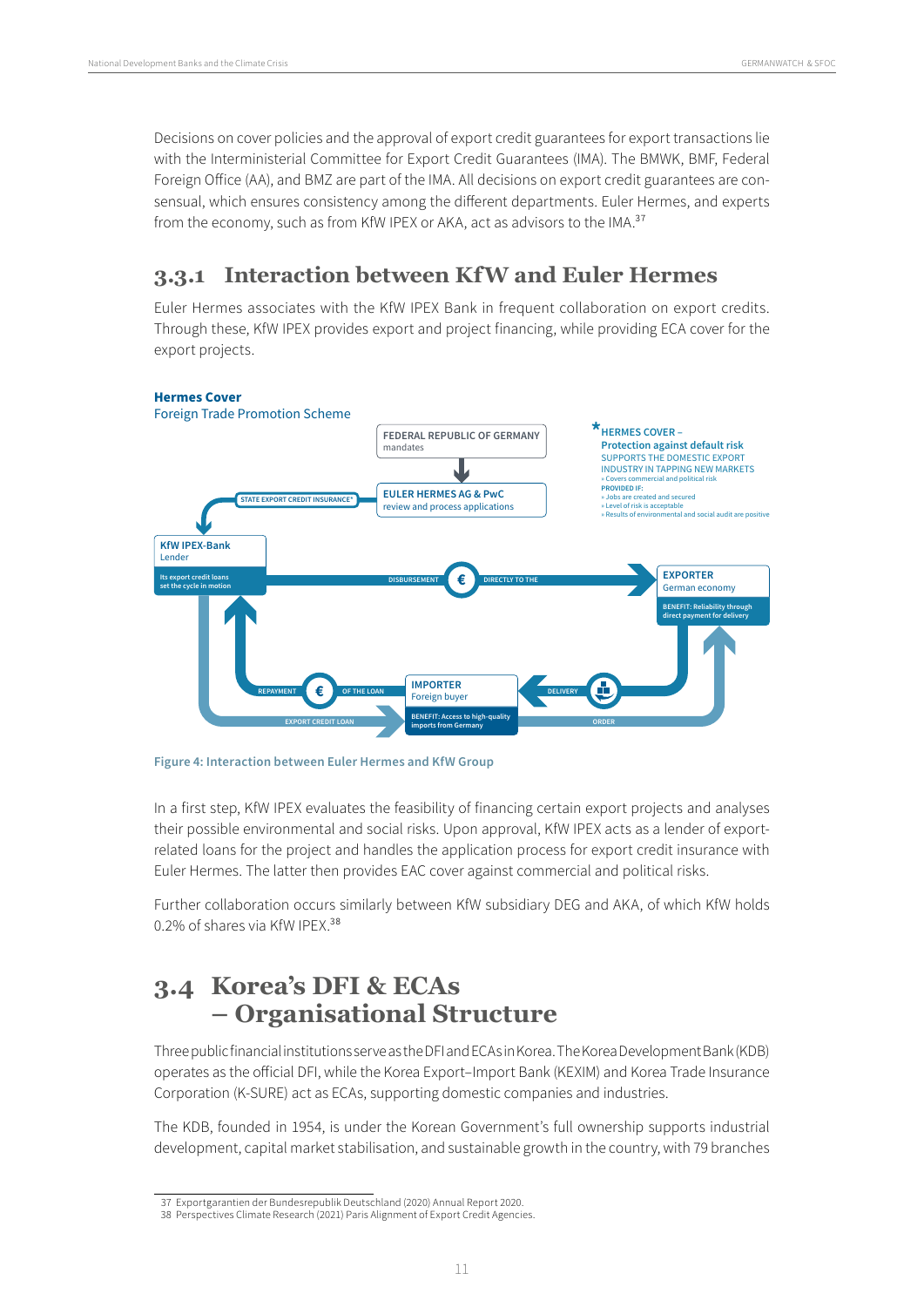<span id="page-11-0"></span>worldwide. The KDB fulfils a broad range of roles, including supporting development of domestic industries, financing expansion of social infrastructure, and assisting with overseas energy/mineral development projects, while providing financing for companies and projects. It also issues industrial financial bonds to fund key Korean industries. Moreover, as a policy bank, the KDB conducts corporate restructuring when default risks arise. During the 1997 Asian financial crisis and 2008 financial crisis, the KDB took the helm of financially distressed companies by acquiring shares or providing loans, as well as supporting their restructuring and other long-term strategies. As COVID-19 spread, the KDB also aided struggling businesses by managing the government's Periodic Industry Stability Fund, amounting to 40 trillion Korean won (~US\$31 billion). The KDB's corporate restructuring role has expanded over the last 20 years, with non-financial subsidiaries peaking at 132 in 2016.



**Figure 5: Organisational structure of KDB, KEXIM and K-SURE**

Additionally, the KDB established special financial subsidiaries in specific fields. KDB Capital, for example, is a specialised credit finance company (with the KBD holding 99.92% of its shares) offering corporate finance services, including venture investment and leasing.

KEXIM, established in 1976, provides loans and guarantees to Korean export/import businesses and overseas resource development projects. KEXIM is responsible for managing the Economic Development Cooperation Fund, which supports developing countries' industrialisation and economic development, as well as the Inter-Korean Cooperation Fund. As an ECA, KEXIM's primary focus is on overseas projects. It offers credit at a low rate to domestic companies to both secure primary resources and increase industries' export competitiveness.

K-SURE was founded in 1992 via the transfer of export insurance-related work from KEXIM. K-SURE provides trade insurance products to cover risks in foreign transactions, including import and export of goods, overseas construction, and investment. K-SURE's financial services are divided into short-term and medium- to long-term insurance, depending on the exporter's payment period, and credit guarantees for financial institutions to support domestic companies' export businesses.

Public financial institutions' participation in overseas infrastructure construction or fossil fuel development projects varies by project scale. Only one of the three institutions provides financial services for small-scale projects. All three cooperate with loan and insurance provision for largescale projects. In such a case, KEXIM provides loans and guarantees, K-SURE provides insurance, and the KDB mainly provides loans or sometimes guarantees.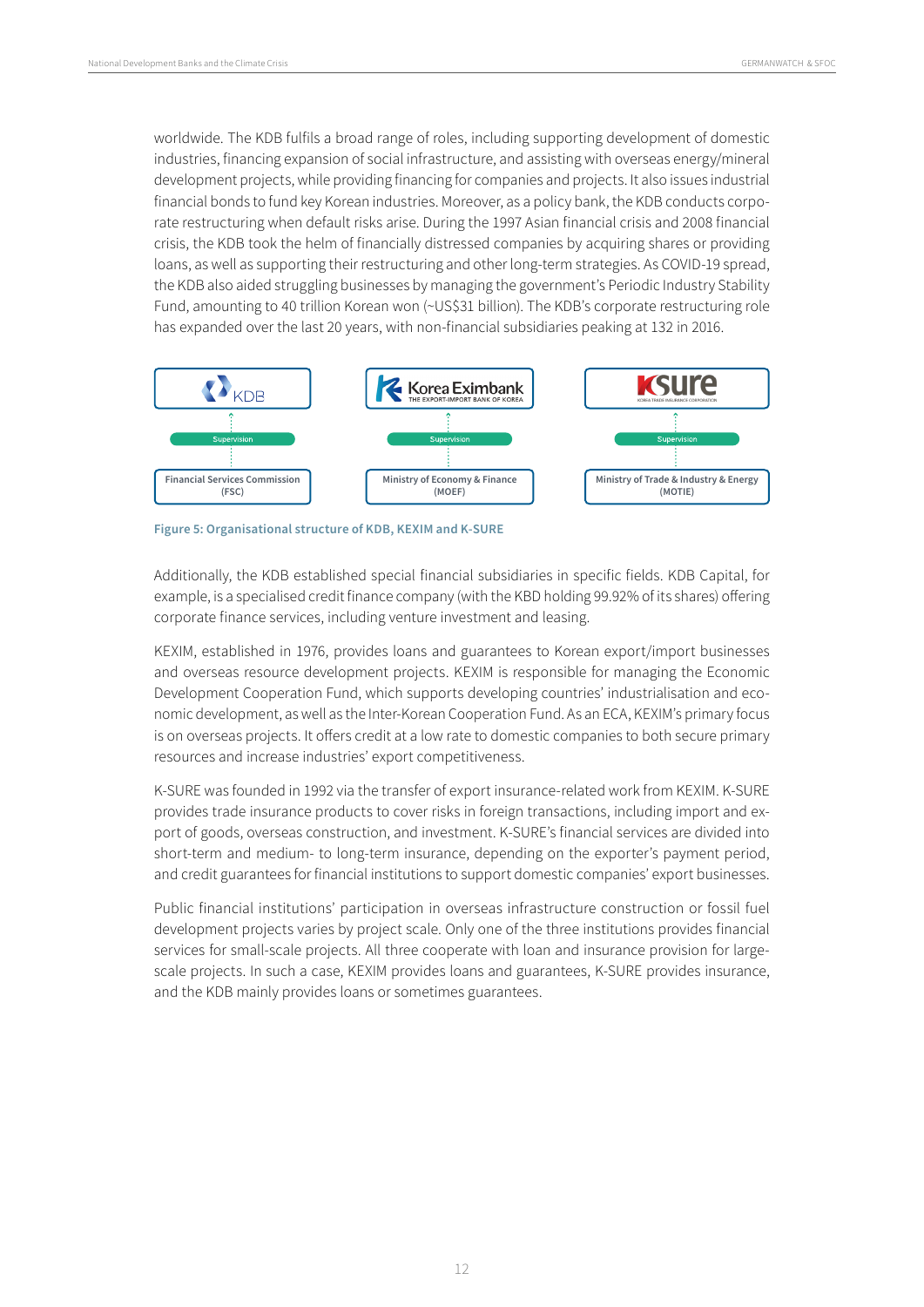## <span id="page-12-0"></span>**3.5 Governance of Korean PFIs**

Under Korean law, the government supervises operation of the KDB, KEXIM, and K-SURE. Each is supervised by a different governmental department. The KDB is under the Korean Financial Services Commission, KEXIM under the Ministry of Economy and Finance (MoEF), and K-SURE is managed by the Ministry of Trade, Industry and Energy. While the three institutions operate independently, controversial projects are reviewed at ministerial-level meetings, such as the Ministerial Meeting on International Economic Affairs, hosted by the MoEF.

For internal decision-making, all three institutions decide on key matters related to a company's management through decision-making bodies such as a board of directors. Investment approvals for projects, however, are discussed and approved within internal committees.

For the KDB, the Board of Directors handles critical agenda items such as management targets and internal business management standards. The governing body consists of a chairman, vice-chairman, and director, in addition to finance and economy experts serving as an independent group of directors. According to its Articles of Incorporation, important contract-related agenda items are delegated to the management council, comprising directors and division managers, excluding independent directors.





KEXIM, however, has a binary decision-making system. The operating committee decides on revision of its Articles of Incorporation and basic policies for bank business operation. The committee includes the president of KEXIM as the chair and public officials from related ministries and designated external experts as members. External experts act as non-executive directors. Other important elements of KEXIM's business are covered in its Board meetings. The Board consists of the president of KEXIM and directors appointed by the MoEF at the bank president's recommendation. External experts also serve as non-executive directors of the Board council. Unlike the managerial decisionmaking process, however, conclusion of major contracts is decided by the export credit committee, consisting of the president and executive director of KEXIM as well as the headquarters' directors.

K-SURE's decision-making system is like that of KEXIM. The operating committee decides on overall operating issues, such as a change of insurance rate in its Articles of Incorporation. The committee's chair is the president of K-SURE, and the committee further consists of public officials from related ministries such as the MoEF and Ministry of Foreign Affairs, as well as designated experts from major stakeholders such as KEXIM or the Korea International Trade Association. K-SURE's key matters, such as establishment of business goals, budgeting, and business operation plans, are decided in the Board meeting. The Board consists of the chairman, executive directors, and non-executive directors, who are external experts from the industry and finance sectors. Like in KEXIM, agenda items related to project approval are reviewed and approved in the managerial committee, comprising the chairman and executive directors. Auditors may sometimes be present and state their opinions.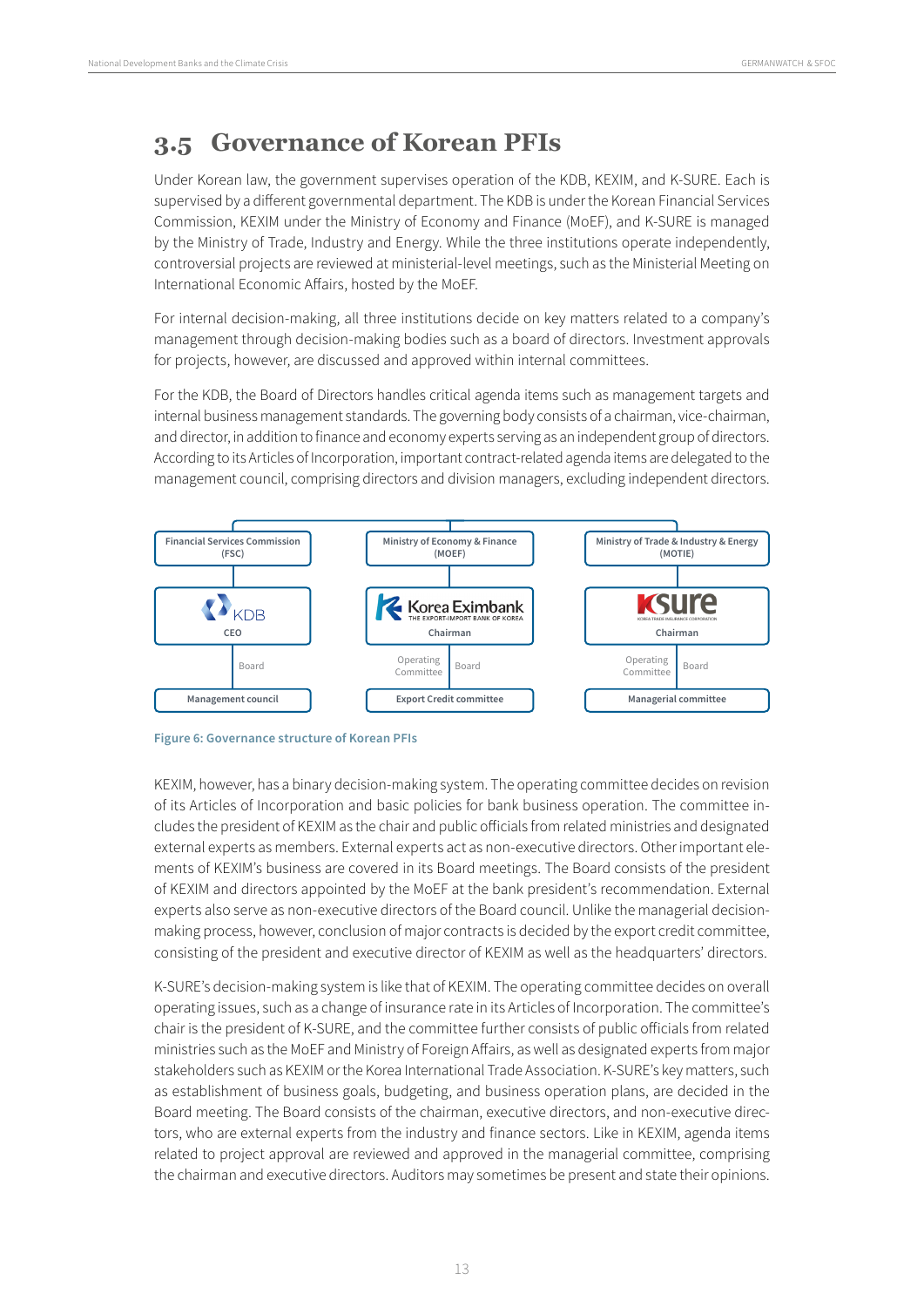# <span id="page-13-0"></span>**4. Business and Sectoral Strategies**

# **4.1 Sustainability Strategy**

The KfW Group, in its Sustainability Mission Statement, provides a framework for five areas, taking sustainability measures: banking business, employee relations, bank operation, sustainability management, and sustainability communications. For banking, for instance, several strategies are provided. To guide financing processes, the Group introduced an [exclusion list,](#page-24-1) as well as business sector strategies and sectoral guidelines. For the capital market, principles for green bonds and responsible investments were established, while methods and reporting standards were developed for credit risk.<sup>39</sup>

The KfW Sustainability Management System also establishes 'functions, responsibilities and procedures which ensure that the sustainability principles are achieved.<sup>'40</sup>





These principles give further specifics on 'the sustainability mission statement regarding financing, human resource policy, bank operations, corporate citizenship and communication of KfW Bankengruppe with its stakeholders.' Financing for sustainable development focuses on climate change and the environment, globalisation and technical progress, and demographic development.<sup>41</sup>

# **4.2 Sustainable Finance Strategy**

Project preparations for the KfW Group's Roadmap Sustainable Finance were completed by the end of 2020. The Roadmap included adoption of KfW's new sustainability mission statement, the first uniform group-wide exclusion list, KfW's first Sustainable Development Goals (SDGs) mapping, and its first Task Force on Climate-Related Financial Disclosures (TCFD) report.<sup>42</sup> The Roadmap's goal is to translate fundamental political decisions, such as the UN 2030 Development Goals, Paris Climate Agreement, EU action plan for financing, and German Climate Programme, into concrete action.<sup>43</sup>

<sup>39</sup> KfW (2019) KfW Group sustainability mission statement and sustainability action areas.

<sup>40</sup> KfW (2012) Sustainability Guidelines of KfW Bankengruppe.

<sup>41</sup> KfW (2012) Sustainability Guidelines of KfW Bankengruppe. 42 KfW (2020) 2020 Sustainability Report.

<sup>43</sup> KfW (2019) Interview on the KfW Roadmap Sustainable Finance.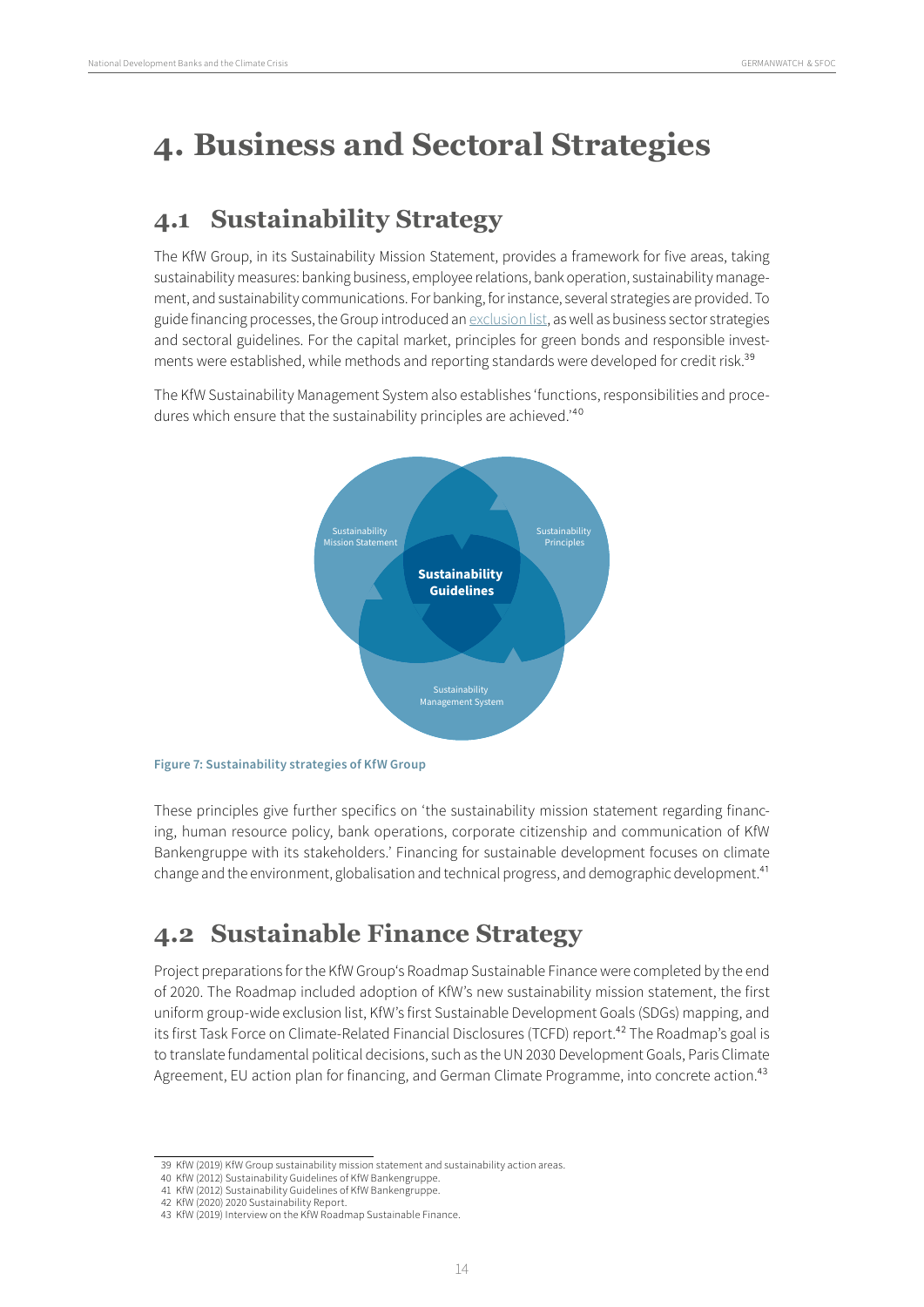<span id="page-14-0"></span>

**Figure 8: Project tranSForm of KfW Group**

SDG mapping, meant to align KfW's financing activities with the 17 SDGs, does fall short in some regards because of a lack of standardised procedures. The requirements based on this mechanism are low, as funding can be based on beneficial contribution to a single SDG (such as 'economic growth'), without considering adverse effects on other goals. Meaningful implementation of the SDGs would require revising KfW's 'no harm' methodology and reducing the margin for interpretation.<sup>44</sup>

The SDG mapping and group-wide impact management serve as a framework for the Group's SF Strategy (Theory of Change). Its key strategy is the tranSForm project, based on the Strategic Objectives Sustainability Goals. These include:

- SDG contribution in KfW financing: With over 47 impact indicators, an 'impact balance sheet' prototype was created, and group-wide guiding principles were established.
- Paris compatibility of KfW financing: Guidelines for greenhouse gas (GHG)-intensive sectors were published in 2021. Development of further guidelines, as well as a GHG accounting monitoring KfW's progress, will be the next milestones.
- Strengthening environmental, social, and governance (ESG) risk management: An ESG risk profile database and a first climate risk stress test were established.
- Report in accordance with EU Taxonomy: GAP analysis started.<sup>45</sup>

## **4.3 Climate Strategies of KfW Subsidiaries**

KfW subsidiaries KfW IPEX, DEG, and KfW Entwicklungsbank also introduced additional sustainability and climate strategies, along with adhering to the Group's sector guidelines, exclusion list, and general sustainability strategy.

In 2020, KfW IPEX updated its [Sustainability Guideline,](https://www.kfw-ipex-bank.de/pdf/About-KfW-IPEX-Bank/Social-responsibility/Environmental-and-social-sustainability/2020_10-Nachhaltigkeitsrichtlinie-KfW-IPEX-Bank-2020.pdf) which provides specifications on how its products' environmental and social compatibility are evaluated. Results and analysis based on the Guideline then directly influence financing decisions.<sup>46</sup>

Similarly, KfW Entwicklungsbank's [Sustainability Guideline](https://www.kfw-entwicklungsbank.de/PDF/Download-Center/PDF-Dokumente-Richtlinien/Nachhaltigkeitsrichtlinie_EN.pdf) from February 2022 specifies its assessment of climate, environmental, and social risks for investment decisions.<sup>47</sup>

DEG also published its [Impact and Climate Commitments](https://www.deginvest.de/DEG-Documents-in-English/About-us/Responsibility/DEG-Impact-Climate-Commitment-2022.pdf) in February 2022. The document outlines the subsidiaries' pathway to a GHG-neutral portfolio and to better contributions to the SDGs. In the document, DEG commits 'to achieving net-zero emissions on portfolio level by 2040, aligned with the Paris Agreement's 1.5°C goal.'48

- 46 KfW IPEX-Bank (2020) Sustainability Guideline.
- 47 KfW Entwicklungsbank (2022) Sustainability Guideline. 48 KfW DEG (2022) Impact/Climate Commitments.

<sup>44</sup> Germanwatch (2020) Akute Green Washing Gefahr durch Bundesregierung: derzeitige Ausgestaltung der Konjunkturhilfen würde den Europäischen Green Deal torpedieren.

<sup>45</sup> KfW (2022) KfW Group's Sustainable Finance Strategy. Project tranSForm.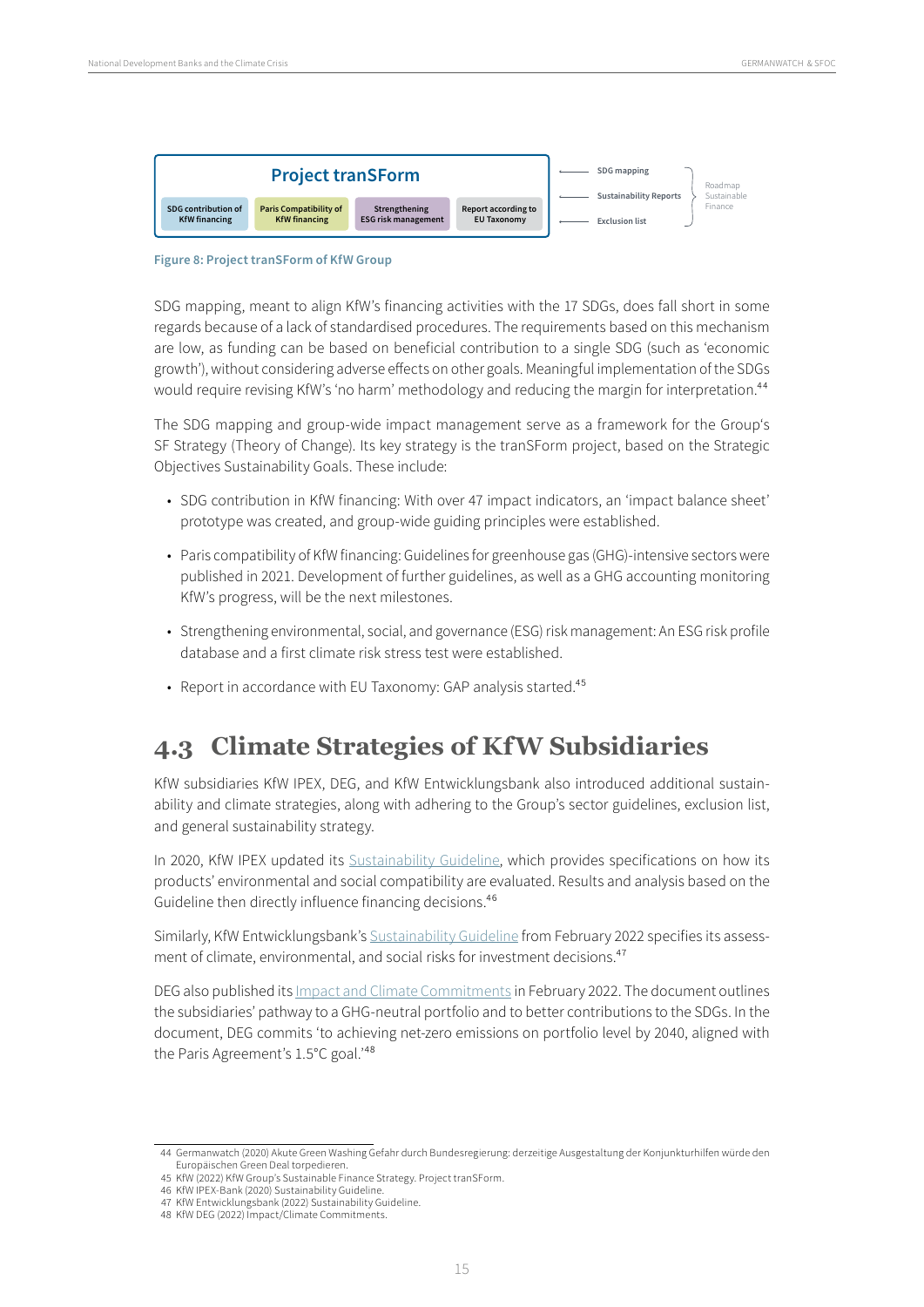## <span id="page-15-0"></span>**4.4 Climate Strategy for Export Credit Guarantees**

The Federal Government is also working on a climate strategy for export credit guarantees. In 2020, measures were taken to promote provision of Hermes Cover for renewable energies in order to gradually ensure the instrument's Paris alignment for export promotion. The decision was made to limit provision of cover for projects with high climate risks, especially fossil fuel-related projects, by optimising evaluation and approval processes.<sup>49</sup> However, lacking in this process thus far is a definition that makes transparent which projects are considered to be part of fossil fuel value chains.<sup>50</sup>

Further steps were taken in advancing a climate strategy with signing the statement of principles on sustainable and climate-oriented export finance developed during the conference in 2021.<sup>51</sup> A pilot phase was also initiated to review benchmarks for assessing exports' climate risks. The results will be included in the final strategy.<sup>52</sup>

Despite measures being taken to limit cover for some fossil fuel-related projects, a 2021 study by Perspectives Climate Research rated ECA Euler Hermes as unaligned with the Paris Agreement goals. A main point of criticism was the ongoing support for fossil fuel projects, in which single-transaction covers amounted to 1.31 billion euros in 2019, while support for renewable energy projects, or lowcarbon projects, was only 1.07 billion euros. The continued importance of gas-related value chains in Germany's project and export finance was evaluated as being unaligned with the NZE.<sup>53</sup>

However, improvements have been made in this regard with further restricting of the granting export credit guarantees for coal and crude oil. In 2020, single transaction covers for renewables overtook covers for fossil fuels, with a volume of cover for renewable energy sources of 1.1 billion euros, while the volume for the gas sector amounted to 33 million euros, without further covers being granted to coal and oil.<sup>54</sup>

# **4.5 Sector Guidelines at KfW Group**

The KfW Group introduced its sector guidelines in 2021. These guidelines 'serve to shape new commitments in accordance with the temperature target of the Paris Agreement.'55

The Group's commitments regarding its guidelines are mainly derived from the IEA SDS.<sup>56</sup> Unlike the NZE, the SDS does not achieve net-zero emissions by 2050, nor does it aim at the more ambitious and necessary climate goal of limiting global warming to 1.5°C. Instead, the SDS is only in line with the less ambitious objective of 'holding the increase in the global average temperature well below 2°C' by integrating key SDGs: 7 (ensuring universal access to sustainable modern energy services by 2030) and 3.9 (taking effective action to combat climate change). The SDS pathway reaches global net-zero emissions merely by 2070 with a median surface temperature peaking at 1.7°C. It provides a 50% probability of limiting global temperature rise to 1.65°C, and 1.5°C by 2100. Net negative emissions are necessary after 2070.

The sector guidelines will be subject to regular reviews, considering market developments and technological progress; this might lead to their adjustment. The first and current evaluation period

<sup>49</sup> BMWK (2020) Bundesregierung beschließt Verbesserungen bei der Übernahme von Exportkreditgarantien mit "Sonderinitiative Erneuerbare Energien."

<sup>50</sup> Perspectives Climate Research (2021) Paris Alignment of Export Credit Agencies: Case Study #1: Germany (Euler Hermes).

<sup>51</sup> BMWK (2021) Altmaier unterzeichnet mit europäischen Partnern Grundsatzerklärung zur nachhaltigen und klimagerechten Ausgestaltung der Exportfinanzierung.

<sup>52</sup> AGA-Portal (n.d.) Climate Strategy.

<sup>53</sup> Perspectives Climate Research (2021) Paris Alignment of Export Credit Agencies: Case Study #1: Germany (Euler Hermes).

<sup>54</sup> AGA-Portal (n.d.) Energy industry.

<sup>55</sup> KfW (2021) Background paper on the Paris-aligned sector guidelines of KfW Group, p. 1.

<sup>56</sup> KfW (2021) Hintergrundpapier Sektorleitlinien.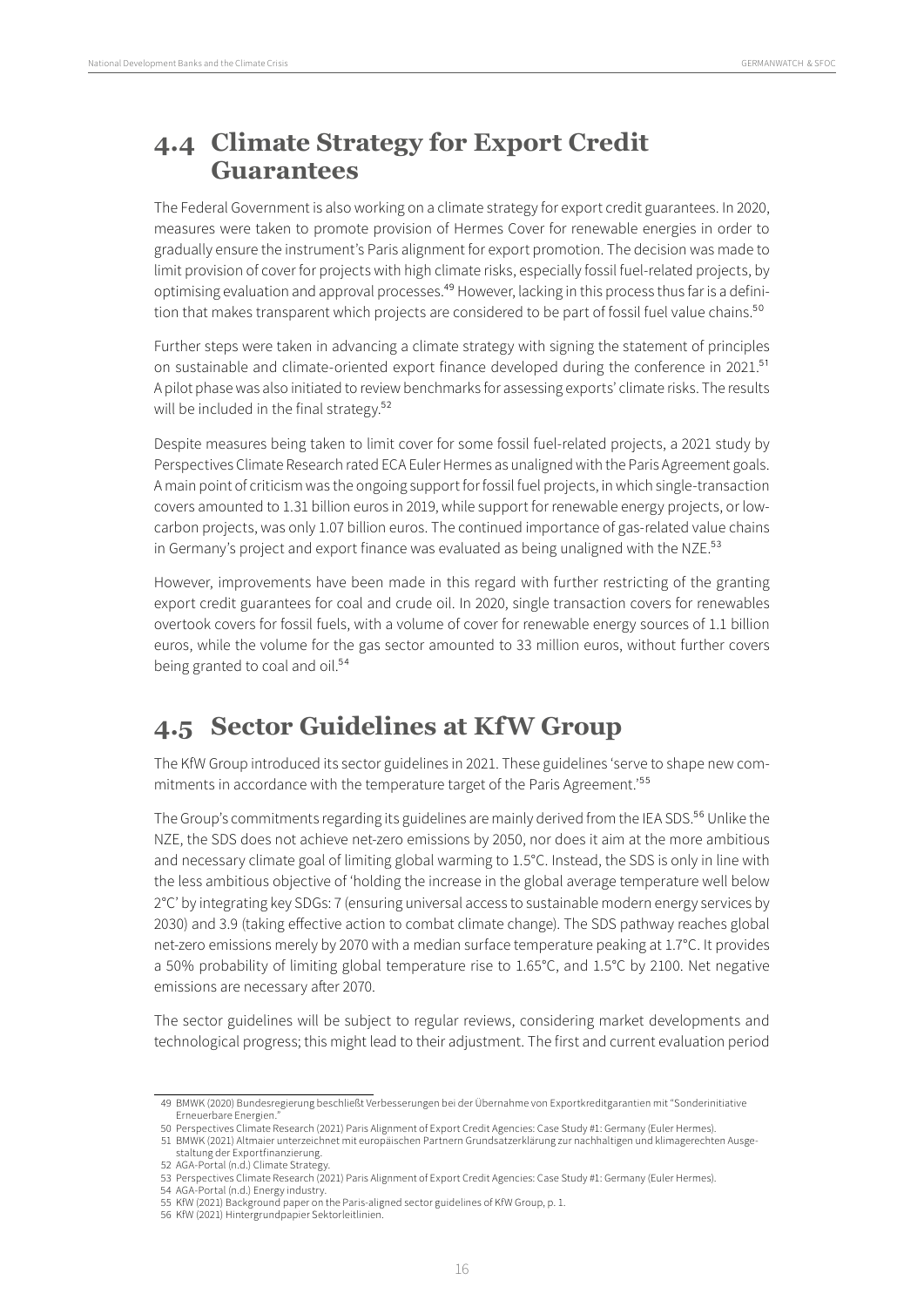<span id="page-16-0"></span>is until the end of 2029, after which updates will be made. However, it is still unclear how regularly these reviews will be conducted.<sup>57</sup> The guidelines focus on emissions-intensive sectors with significant financing volumes in new business. In the evaluation, further sectors might be added. The guidelines centre on six sectors:

- Power generation
- Iron and steel production
- Automotive sector
- Aviation
- Shipping
- Building sector

According to the KfW Group, the sector guidelines should not be considered merely as a guide but rather as 'sector-wide minimum requirements for financed investment,<sup>'58</sup> to ensure Paris alignment.

For each sector, the guidelines' approaches differ based on how technologically advanced the sector is. Overall, the sector guidelines show ambition for considering the climate impact of the entire operational lifetime of the investment, not merely the impact within the period of servicing the loan.

The guidelines aim to promote transformative technologies in research, development, all GHG-neutral technology, and business models with mature markets, such as renewable energy or green hydrogen.

The guidelines further account for a sector-specific transitional phase with transitional technologies playing an important role. They indicate the financing volume for these technologies is adapted to decarbonisation pathways in alignment with the Paris ambitions.

All GHG-intensive technology inconsistent with a long-term neutrality goal or not relevant for the transition phase will not receive further investments.

The sector guidelines do not actively manage funding outside of emissions-intensive sectors.

### **4.5.1 Power Sector**

KfW's power sector guidelines support the financing of renewable energy sources, such as wind, solar or hydropower without limitations.<sup>59</sup> The annual quota for investment in transformative technologies comprises at least two-thirds of all new commitments in this sector until at least the end of 2029.<sup>60</sup>

#### **Gas**

New commitments are possible for natural gas power plants without further restrictions within the limited annual quota of one-third until the end of 2029. From 2030 until the end of 2039, investment in gas power plants will only be possible when certain requirements are met. Gas technologies with CCS can receive financing under consideration of 'respective political decisions.' Technology without CCS is only considered for investment in individual cases to avoid generating 'significant additional CO2 emissions.'61 Modernisation of gas technologies in preparation for peak load operation is an additional financing option.<sup>62</sup>

<sup>57</sup> KfW (2021) Hintergrundpapier Sektorleitlinien.

<sup>58</sup> KfW (2021) Background paper on the Paris-aligned sector guidelines of KfW Group, p. 1.

<sup>59</sup> Some restrictions on hydropower projects apply based on KfW's exclusion list, according to which, recommendations provided by the World Commission on Dams are applied for larger hydropower and dam projects.

<sup>60</sup> KfW (2021) Background paper on the Paris-aligned sector guidelines of KfW Group. 61 KfW (2021) Background paper on the Paris-aligned sector guidelines of KfW Group, p. 5.

<sup>62</sup> KfW (2021) Background paper on the Paris-aligned sector guidelines of KfW Group, p. 1.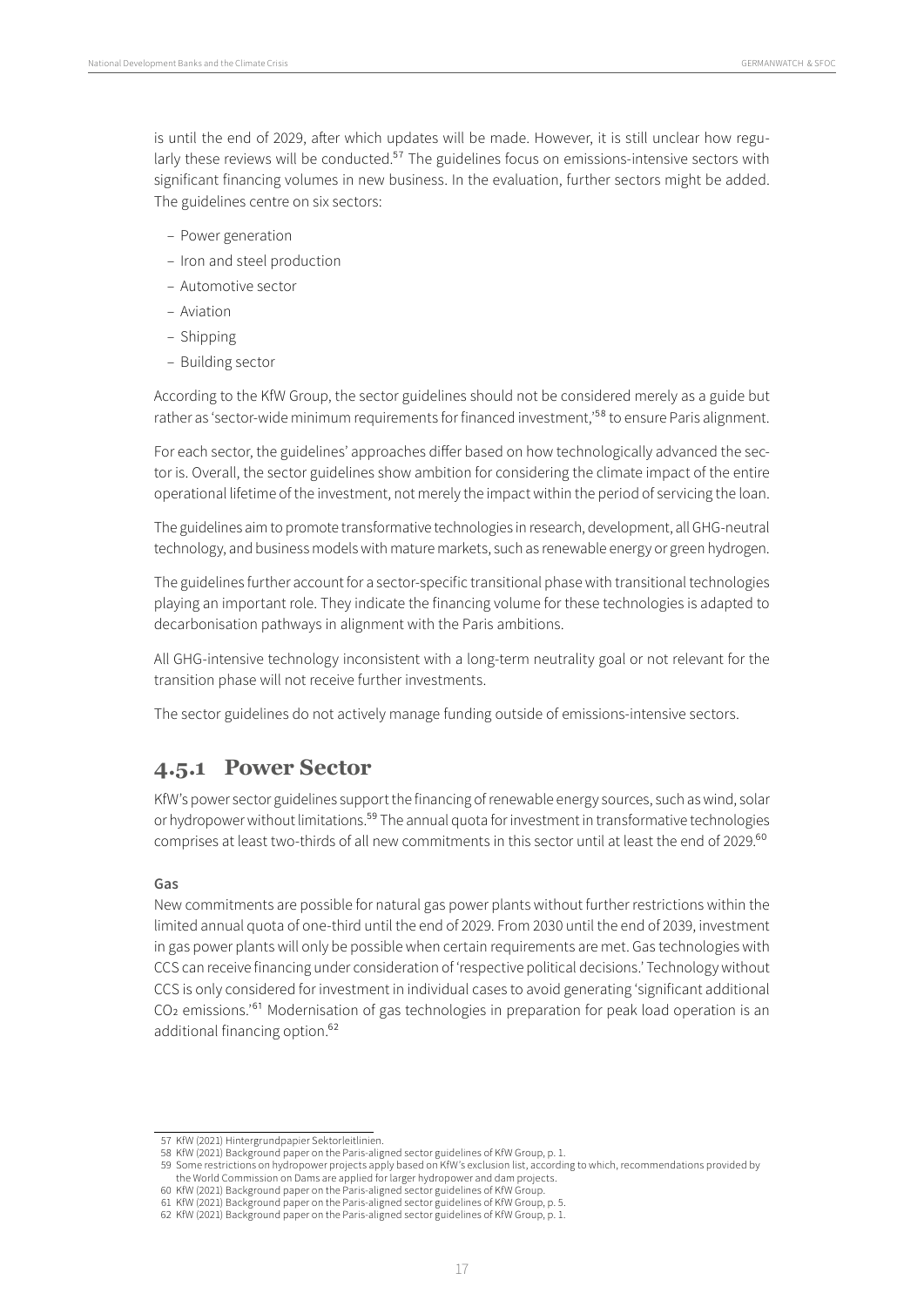#### **Oil**

For oil and diesel power plants, financing until the end of 2029 is possible under certain conditions when Paris alignment is ensured. The sector guidelines provide no further specification on what these conditions entail. The investments are then included in the same quota as natural gas for new commitments.

#### **Coal**

Contrary to oil and gas, coal-fired and nuclear power plants are excluded from receiving any further financial support.<sup>63</sup>

#### **NZE Findings on Oil and Gas**

In the NZE, fossil fuel use does not completely disappear until 2050. Fossil fuels remain in use for oil and gas based products, in the context of power plants with CCUS, or for sectors that still lack low-emission options. Still, the scenario predicts a strong decline in oil and gas demand, and no need for further fossil fuel exploration.

The NZE indicates global oil production peaked in 2019, and from 2020 to 2050, global demand for oil was expected to decrease by about 75%. Production of fossil gas was predicted to rise until the mid-2020s, expected to peak before 2030.

For this reason, no new oil and natural gas fields are needed in the NZE, apart from existing or approved exploration sites. Owing to declining demand during the 2030s, many fields are in fact expected to be closed for some time or even permanently. The NZE states that 'the focus for oil and gas producers switches entirely to output – and emissions reductions – from the operation of existing assets.'<sup>64</sup> Decreased investment will also reflect this trend. The remaining upstream investment is expected to be restricted to the maintenance of production sites already in operation.

Moreover, the NZE predicts electricity generation by use of fossil gas without CCUS will rise in the short term to replace coal but will peak by 2030 and decline thereafter.<sup>65</sup> The use of unabated natural gas in generation is expected to be 10% of the 2020 level by 2040, while the share of natural gas in total electricity generation will fall to 0.4% of the 2020 level by 2050.<sup>66</sup>

### **Conclusion**

#### **Gas**

The IEA NZE scenario predicts a peak for unabated natural gas before 2030, while the KFW sector guidelines permit new commitments for power plants until the end of 2029. No further restrictions besides the maximum one-third annual investment quota are given, and CCS technology deployment will only be a necessary requirement for investment starting from 2030. Looking at the operational lifetime for natural gas power plants, amounting to an average of 30 years, <sup>67</sup> a plant without CCS and built in 2029 would run until 2059. Investment, in this case, would thereby run counter to the NZE predictions, in which electricity generation using unabated natural gas would peak by 2030.

The allowed financing of gas technology without CCS in specific cases and under certain conditions even after 2030, also does not seem coherent with the NZE. The scenario predicts the use of unabated natural gas in electricity generation being 90% less than 2020 by 2040.<sup>68</sup> Further clarification

<sup>63</sup> KfW (2021) Background paper on the Paris-aligned sector guidelines of KfW Group.

<sup>64</sup> IEA (2021) Net Zero by 2050: A Roadmap for the Global Energy Sector, p. 21.

<sup>65</sup> It is unclear how the vast consequences that followed the Russian invasion of Ukraine, which the IEA NZA predates, will ultimately influence this assessment. Analyses thus far do not point towards a clear trajectory. Expedited transition or prolonged reliance on fossil fuels as energy security is valued much higher than before.

<sup>66</sup> IEA (2021) Net Zero by 2050: A Roadmap for the Global Energy Sector.

<sup>67</sup> World Resource Institute (05/2021) What Is Carbon Lock-in and How Can We Avoid It?

<sup>68</sup> IEA (2021) Net Zero by 2050: A Roadmap for the Global Energy Sector.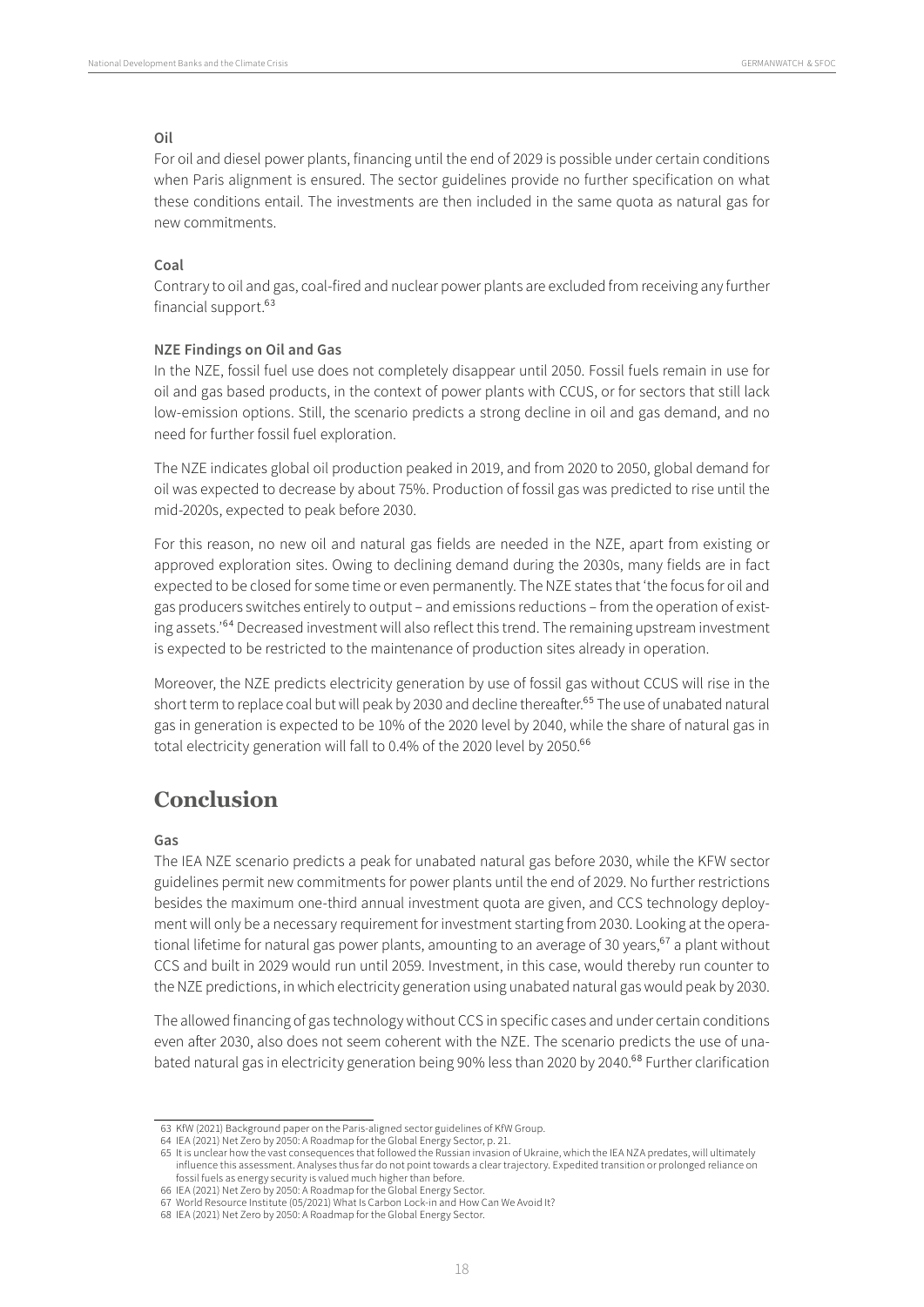should be given on the exact conditions underpinning investment considerations.

Notably, predictions per the NZE goals account for natural gas technology with CCUS, not CCS alone. KfW sector guidelines, however, only list inclusion of CCS as a minimum requirement for gas technology. Additionally, a NewClimate Institute study on the Paris alignment of gas found that gas facilities with CCS technology are actually 'economically unfeasible compared to zero-carbon alternatives,' as the technology is not yet mature and the power plant efficiency is reduced during CCS application, 'thus significantly increasing costs.'69

The sector guidelines should therefore be cautious about promoting gas technology, even with CCS application and, to align with a 1.5°C pathway, should make sure 'that any investment in gas infrastructure that can be avoided is avoided,'70 especially considering the high climate and lock-in risks in downstream uses.71 Emissions from energy infrastructure that is currently being planned or is already operating no longer align with the remaining carbon budget calculated for a pathway with a 50–66% likelihood of consistency with the 1.5°C goal. Considering technological progress, renewable energy options' declining costs, as well as progress in energy storage and the electrification of end uses, continued investment in fossil gas technology becomes increasingly less compatible with Paris-aligned climate goals.<sup>72</sup> The guidelines should therefore implement stricter requirements for investment in gas technology in the commitment period before 2030, and ideally take more restrictive measures towards enabling investment in CCS technology. As a further point of improvement, the sector guidelines should be more transparent on investment in gas infrastructure. They should state more clearly which part of the infrastructure the term 'gas technology' refers to, as this remains a gap in the document.<sup>73</sup>

#### **Oil**

A need for investment in 'existing sources of oil production' continues in the NZE. However, according to the scenario, all large-scale oil-fired power plants should be phased out in the 2030s to avoid a supply loss.74

Considering the downward trend in oil demand and production, and the need to phase out major power plants by 2030, the sector guidelines seem to contradict this development by granting conditional new commitments in individual cases. As oil power plants' average operational lifetimes are around 20 years,75 a new plant built in 2029 would run until 2049 in a technical operational best-case scenario; thus, by far exceeding the phase-out deadline in the NZE pathway.

While the guidelines state that financing of oil and diesel plants are to be 'checked strictly to ensure Paris-alignment,<sup>76</sup> no clarification is given on which limitations and specific requirements would apply for such projects. Thus, alignment with a 1.5°C pathway is hard to verify, and more transparency is needed.

<sup>69</sup> New Climate Institute (2021) Paris alignment of gas? A review of overall sectoral compatibility, lock-in, transition, and physical climate risks, p. 45.

<sup>70</sup> New Climate Institute (2021) Paris alignment of gas? A review of overall sectoral compatibility, lock-in, transition, and physical climate risks, p. 5.

<sup>71</sup> New Climate Institute (2021) Paris alignment of gas? A review of overall sectoral compatibility, lock-in, transition, and physical climate risks.

<sup>72</sup> IEA (2021) Net Zero by 2050: A Roadmap for the Global Energy Sector.

<sup>73</sup> IEA (2021) Net Zero by 2050: A Roadmap for the Global Energy Sector, p. 4f.

<sup>74</sup> IEA (2021) Net Zero by 2050: A Roadmap for the Global Energy Sector. 75 World Resource Institute (05/2021) What Is Carbon Lock-in and How Can We Avoid It?

<sup>76</sup> KfW (2021) Background paper on the Paris-aligned sector guidelines of KfW Group, p. 5.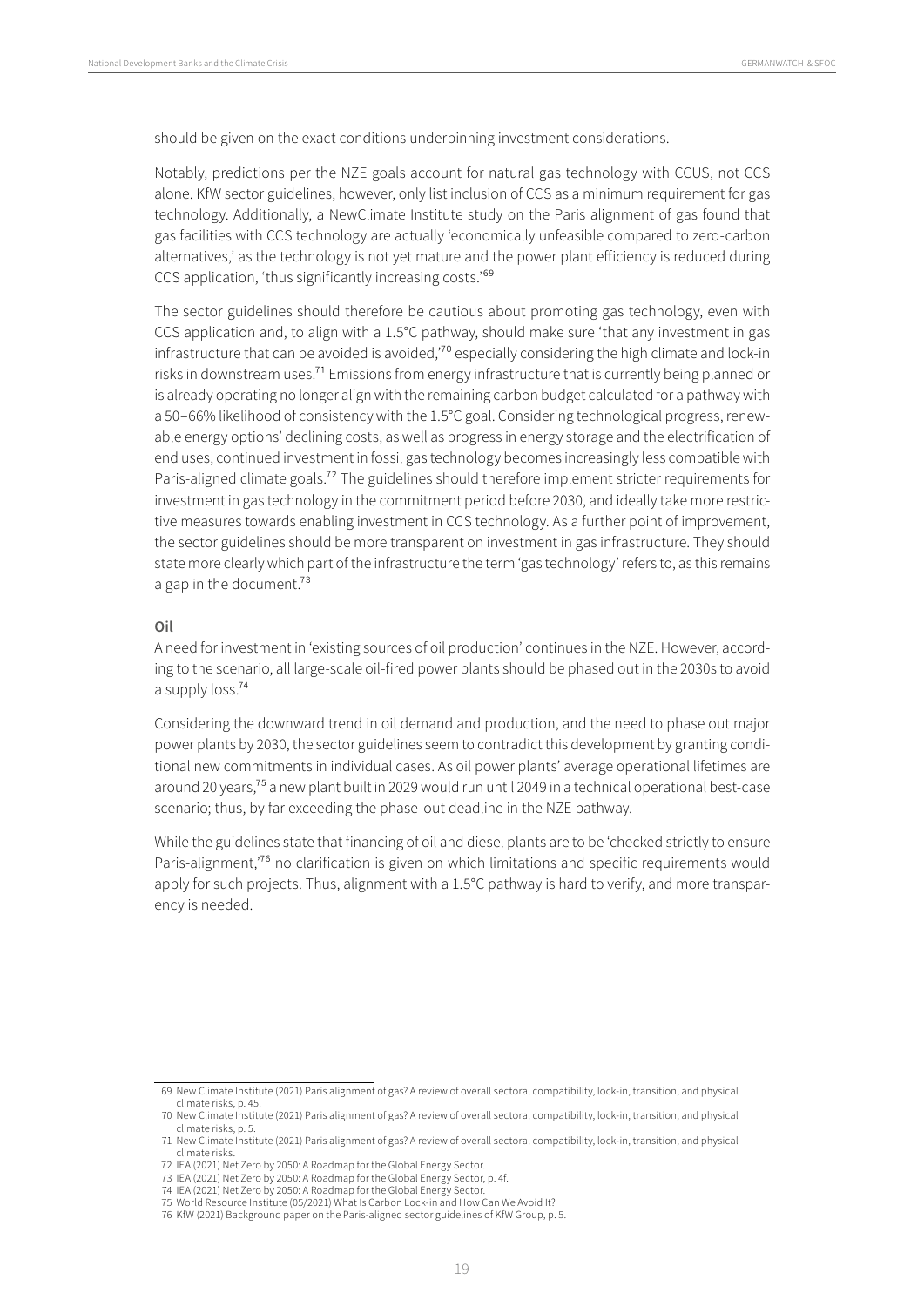### <span id="page-19-0"></span>**4.5.2 Transportation Sector**

The NZE indicates emissions reduction remains the central challenge for both shipping and aviation in the transportation sector. Successfully implementing strict targets for reducing carbon emission intensity as soon as possible is, therefore, a key target in the scenario.<sup>77</sup>

#### **Shipping**

The KfW Group's sector guidelines for shipping are based on the Energy Efficiency Design Index (EEDI), which sets efficiency requirements for different vessel types and sizes. These requirements are in line with International Maritime Organization (IMO) emissions reduction targets, which aim at a 50% decrease in absolute CO<sub>2</sub> emissions by 2050.<sup>78</sup> Previously, however, EEDI standards have been criticised for not leading to substantial improvements and for lacking incentives, something the IMO itself admitted. Rather, market conditions drove ships' design efficiency.79 Depending on the vessel type and size, the guidelines apply different reduction factors for emissions reduction, for which ambition is increased throughout five phases until the end of 2049.80

#### **Aviation**

The sector guidelines for aviation cover investments in aircraft for transport of people and goods, as well as aircraft lessors. Requirements for the aircraft CO<sub>2</sub> emissions are based on an IEA-proposed pathway. (However, it is unclear if they draw on the updated NZE for calculations or on the SDS pathway, which does not align with a 1.5°C climate goal.)

The annual CO2 budget for new commitments is reduced by 2.06% per year, with 2019 as the starting point for which the guidelines determine a representative baseline. However, no further information on the baseline is given, making it difficult to verify alignment with the 1.5°C objective. If the one-year CO<sub>2</sub> budget is fully used up, leftover budget from up to two previous years can be used in addition.

Notably, KfW only finances part of an aircraft and does not account for the full purchase price. The KfW Group thus only counts CO<sub>2</sub> emissions that correspond to its financing share, and not all the aircraft's emissions, in its budget calculations. The calculation is further only estimated based on the value of the vessel, as the purchase price is not transparent.

### **Conclusion**

Considering fleets' long lifetime as well as the current lack of technologies for sufficiently reducing CO2 emissions, reaching zero emissions by 2050 is not viable for shipping and aviation per the NZE. Still, a 6% per-annum decrease in emissions is expected until 2050 for shipping. CO2 emissions from aviation are expected to peak in 2025 and fall to 210 Mt in 2050.<sup>81</sup>

In October 2021, the International Air Transport Association (IATA), however, committed to reaching net-zero CO2 emissions by 2050. As member airlines of IATA account for 83% of international air traffic, this will have a decisive effect on the aviation industry; industry stakeholders are called upon to produce 'radically' more efficient technologies, such as for airframes and propulsion.<sup>82</sup>

One day after the IATA's resolution, the Air Transport Action Group followed. Together with major manufacturers of aircraft and engines, it published a declaration with the goal of reaching net-zero emissions in civil aviation by 2050.83

<sup>77</sup> IEA (2021) Net Zero by 2050: A Roadmap for the Global Energy Sector.

<sup>78</sup> KfW (2021) Background paper on the Paris-aligned sector guidelines of KfW Group.

<sup>79</sup> Transport & Environment (n.d.) Greenhouse gases.

<sup>80</sup> KfW (2021) Background paper on the Paris-aligned sector guidelines of KfW Group. 81 IEA (2021) Net Zero by 2050: A Roadmap for the Global Energy Sector.

<sup>82</sup> IATA (10/2021) Net-Zero Carbon Emissions by 2050.

<sup>83</sup> ACI (10/2021) Aviation industry unites to adopt 2050 net zero carbon goal.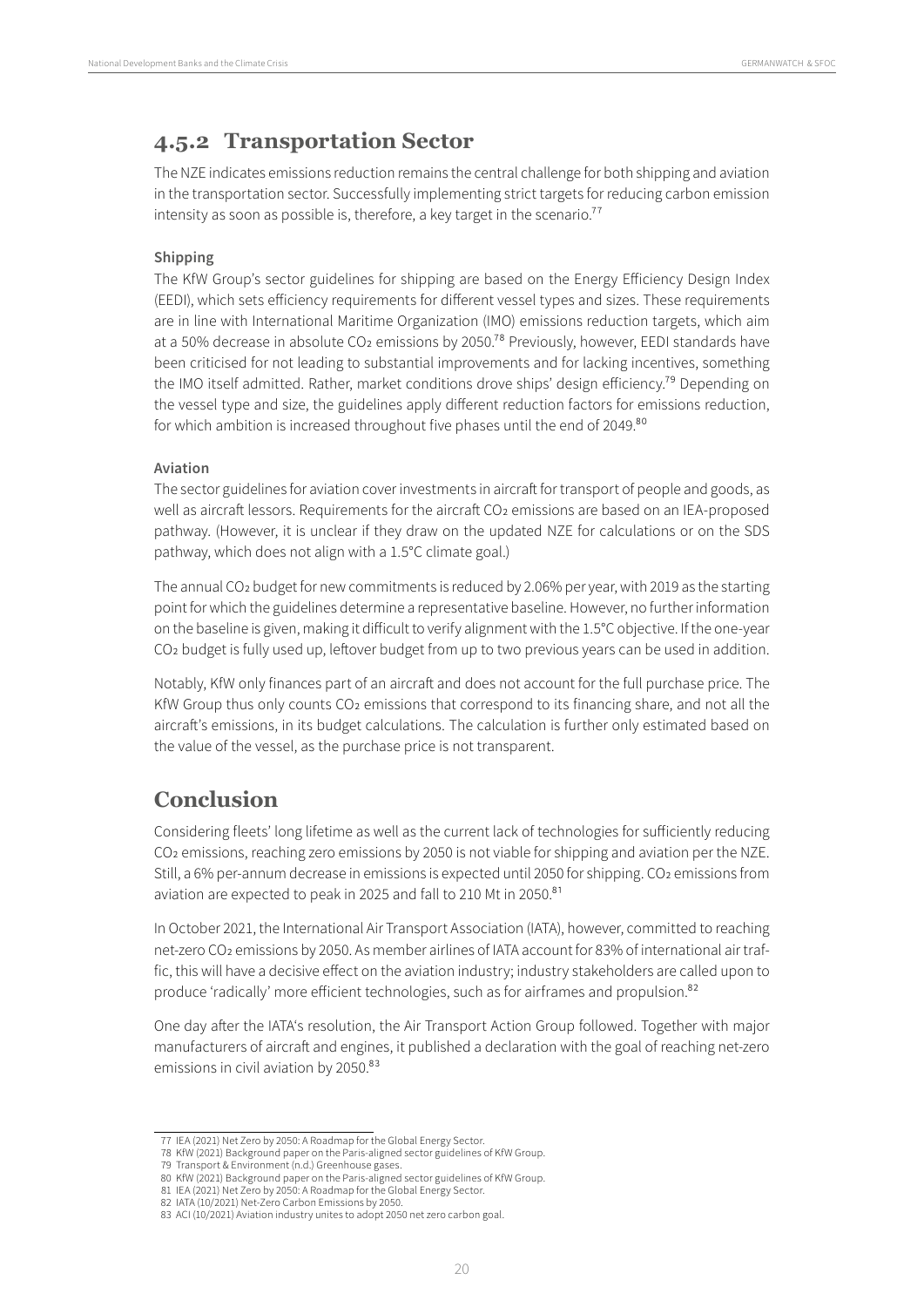<span id="page-20-0"></span>With this development in international aviation, the steering mechanism for CO<sub>2</sub> budgeting in the sector guidelines should be sure to follow this trend towards net-zero.

More transparency is needed in the calculation of CO<sub>2</sub> emissions in both sub-sectors and which numbers the guideline targets are based on, such as for the baseline CO<sub>2</sub> amount for aviation emissions. Measures should be taken to further align the sector guidelines with a 1.5°C scenario while considering the technological changes mentioned in the NZE.

For shipping, comparison solely based on the NZE is not feasible because the IEA does not provide specific requirements for certain ship types.

The KfW Group seems to lack in ambition by basing its guidelines on shipping on criticised EEDI standards.<sup>84</sup> Considering some shipping companies are much more progressive than EEDI, such as the large container shipping company Maersk, which introduced vessels operating with carbon-neutral methanol in 2021.<sup>85</sup> The sector guidelines should be updated on enhancing support for companies and technological innovations in the shipping sector that are on a clear decarbonisation pathway.

To further step up ambitions – especially regarding transparency – the Group could join the Poseidon Principles, which provide a framework for financial institutions to assess the climate alignment of their shipping portfolios with IMO climate and emissions-reduction goals.<sup>86</sup>

### **4.5.3 Industry Sector**

KfW's guidelines for the industry sector cover the sub-sectors of iron and steel production. The focus is on the 'hot phase,' namely, the actual production process. The guidelines distinguish between transformative and transitional technology. While financing for the former should increase, it should decrease for the latter.

Technologies not mentioned in the guidelines can also receive investment if 'ambitious thresholds with regard to emissions<sup>87</sup> are met, but this threshold is expected to reach near zero  $CO_2/t$  crude steel at the beginning of 2035.

New commitments are possible for scrap-based electric arc furnaces (EAFs), basic oxygen furnaces (BOFs), and direct reduced iron (DRI), with CCU, CCUS, or CCS, Hydrogen direct reduction and electrolysis. Also, for existing GHG-reduction measures including CCUS and CCS and new-lining EAFs, all of which are transformative technologies.<sup>88</sup>

New commitments for transitional technologies, including (new-lining) BOFs, (new-lining) DRI, and coking plants only with dry coke cooling, are limited to 50% of the investment volume in each business area until 2025. Alternatively, investment in transitional technology under the emission threshold of <1.6 t CO<sub>2</sub>/t crude steel is possible. The threshold is lowered by 0.1 t CO<sub>2</sub>/t for the following two periods and alternative financing based on emissions within its limits will no longer be possible after 2034. The business volume is also gradually lowered: first to 39% (2025–2029), then to 23% (2030–2034), and finally to just 6% (2035–2039). Financing for specific transitional technologies is sourced out stepwise. BOFs and coking plants only with dry coke cooling are no longer supported from 2030, while investment in existing new-lining BOF projects is no longer possible from 2035. Only existing new-lining DRI projects and new constructions of DRI can still receive investment. After 2039, KfW completely excludes financing for transitional technologies.<sup>89</sup>

<sup>84</sup> Transport & Environment (n.d.) Greenhouse gases.

<sup>85</sup> Maersk (08/2021). A.P. Moller – Maersk accelerates fleet decarbonisation with 8 large ocean-going vessels to operate on carbon neutral methanol.

<sup>86</sup> Poseidon Principles (n.d.). Principles Overview.

<sup>87</sup> KfW (2021) Background paper on the Paris-aligned sector guidelines of KfW Group, p. 6.

<sup>88</sup> KfW (2021) Background paper on the Paris-aligned sector guidelines of KfW Group.

<sup>89</sup> KfW (2021) Background paper on the Paris-aligned sector guidelines of KfW Group.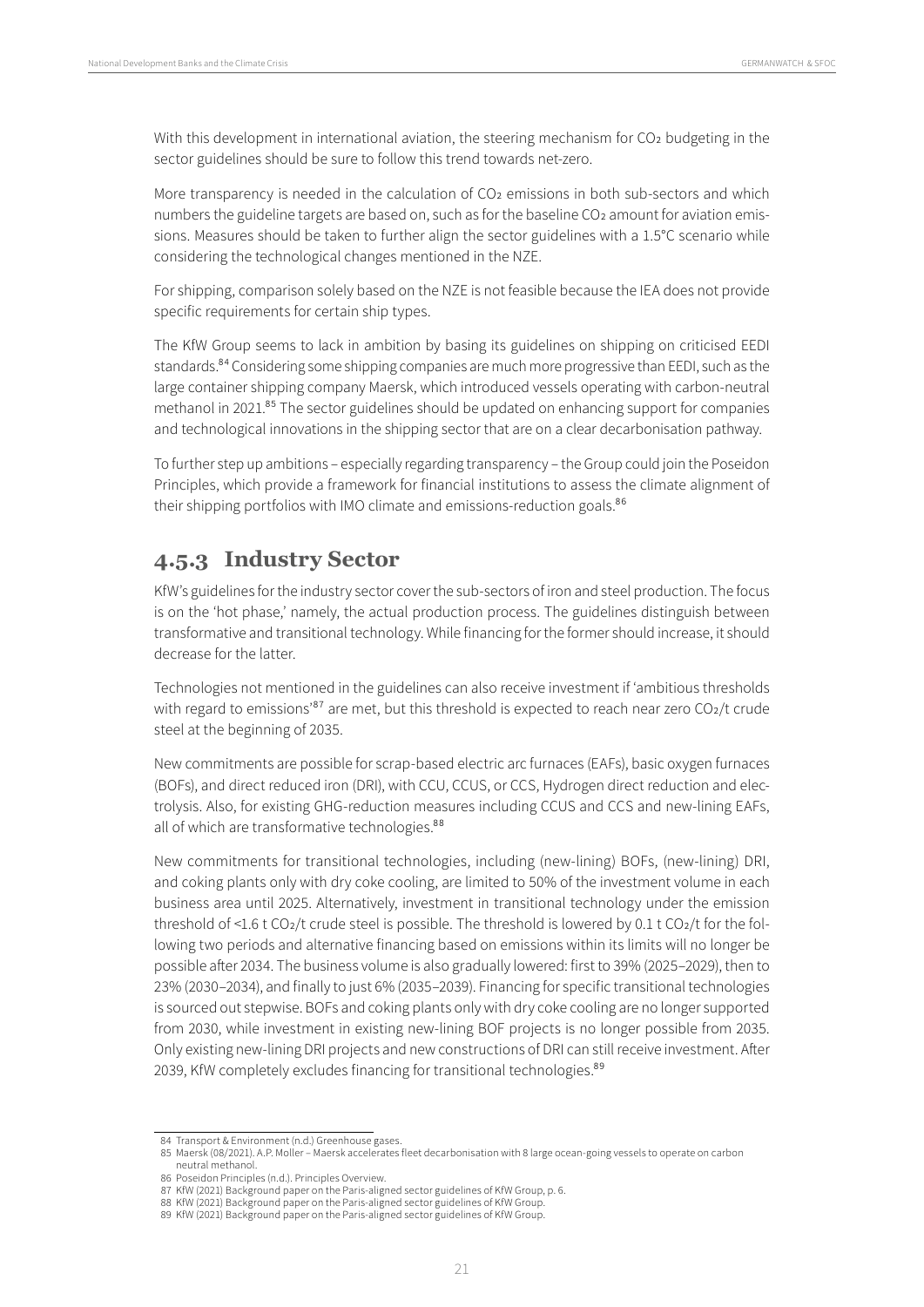### **Conclusion**

The NZE indicates chemicals, steel, and cement production accounted for ~60% of energy consumption in the industry sector and ~70% of industrial CO2 emissions in 2020. Most technology for emissions reduction in these industry sub-sectors is still under development and will make decarbonisation challenging in these sectors.<sup>90</sup>

CO2 emissions in the heavy industry sector are predicted to decline by 93% by 2050. This owes to the increasing use of hydrogen and CCUS technologies, which are expected to account for a 50% emissions reduction by 2050.

Emissions for iron and steel are predicted to decrease from 2.4 Gt in 2020 to 0.2 Gt in 2050. In this scenario, the steel industry will continue using 'significant amounts of coal in 2050' in combination with CCUS. However, a major change in technology is also part of the NZE in both sub-sectors. Electricity and non-fossil fuels will increasingly meet energy demand in place of coal. Technologies such as EAF, electrification of already existing assets, DRI on a hydrogen basis, and iron ore electrolysis are important for this transformation. Technologies still under development (such as the latter two) will account for the majority of emissions reduction after 2030, in addition to technology using CCUS, such as DRI based on natural gas, or retrofitted blast furnaces.<sup>91</sup>

As key milestones for these technologies, the NZE proposes an increased share of hydrogen-based DRI-EAF in primary steel production of 29% in 2050, while iron ore electrolysis-EAF is expected to grow to 13% in 2050. CCUS-equipped processes will rise to 53%.92

Only one investment cycle remains until 2050 because of the long average operational lifespan of high-emission heavy industry technology, such as blast furnaces. New investment decisions must then be taken. Blast furnaces and other heavy industry assets operate for around 25 years, and often longer, considering most are refurbished to extend their lifespan. The NZE, therefore, considers the time span until 2030 as an opportunity to replace existing technology with transformative and innovative technology after the 25-year investment cycle, as around 30% of assets will reach their end of life by then.<sup>93</sup>

The sector guidelines should therefore be more cautious with financing BOF and DRI facilities without CCUS technology, which are possible until the end of 2029.94

Another key milestone is that CCUS-equipped processes will comprise over half of steel and iron production by 2050. The guidelines, however, still allow investment in new-lining BOFs without CCUS until the end of 2034. New-lining DRI and normal DRI facilities that are not hydrogen-based or use CCUS technology commitments are possible even until the end of 2040.95

Nevertheless, considering the criticism of CCS technology, a clear focus should be on supporting emerging alternative production technologies, which are already included in the guidelines, such as hydrogen-based iron ore reduction.<sup>96</sup> Investment in hydrogen could pose an especially good alternative here, as one of the guidelines' objectives is to increasingly support transformative technologies such as green hydrogen.<sup>97</sup> Moreover, the increased gas prices resulting from Russia's war in Ukraine led to a faster drop in prices for green hydrogen than anticipated.<sup>98</sup> (In CCUS technology for this industry sub-sector, KfW also includes CCS and CCU. The KfW Group should set its primary focus on financing CCUS.)

- 94 KfW (2021) Background paper on the Paris-aligned sector guidelines of KfW Group.
- 95 KfW (2021) Background paper on the Paris-aligned sector guidelines of KfW Group.

<sup>90</sup> IEA (2021) Net Zero by 2050: A Roadmap for the Global Energy Sector.

<sup>91</sup> IEA (2021) Net Zero by 2050: A Roadmap for the Global Energy Sector.

<sup>92</sup> IEA (2021) Net Zero by 2050: A Roadmap for the Global Energy Sector. 93 IEA (2021) Net Zero by 2050: A Roadmap for the Global Energy Sector.

<sup>96</sup> Climate Action Network International (2021) Position: Carbon Capture Storage and Utilisation.

<sup>97</sup> KfW (2021) Background paper on the Paris-aligned sector guidelines of KfW Group.

<sup>98</sup> Clean energy Wire (04/2022) Rising gas prices make green hydrogen cheaper than grey hydrogen.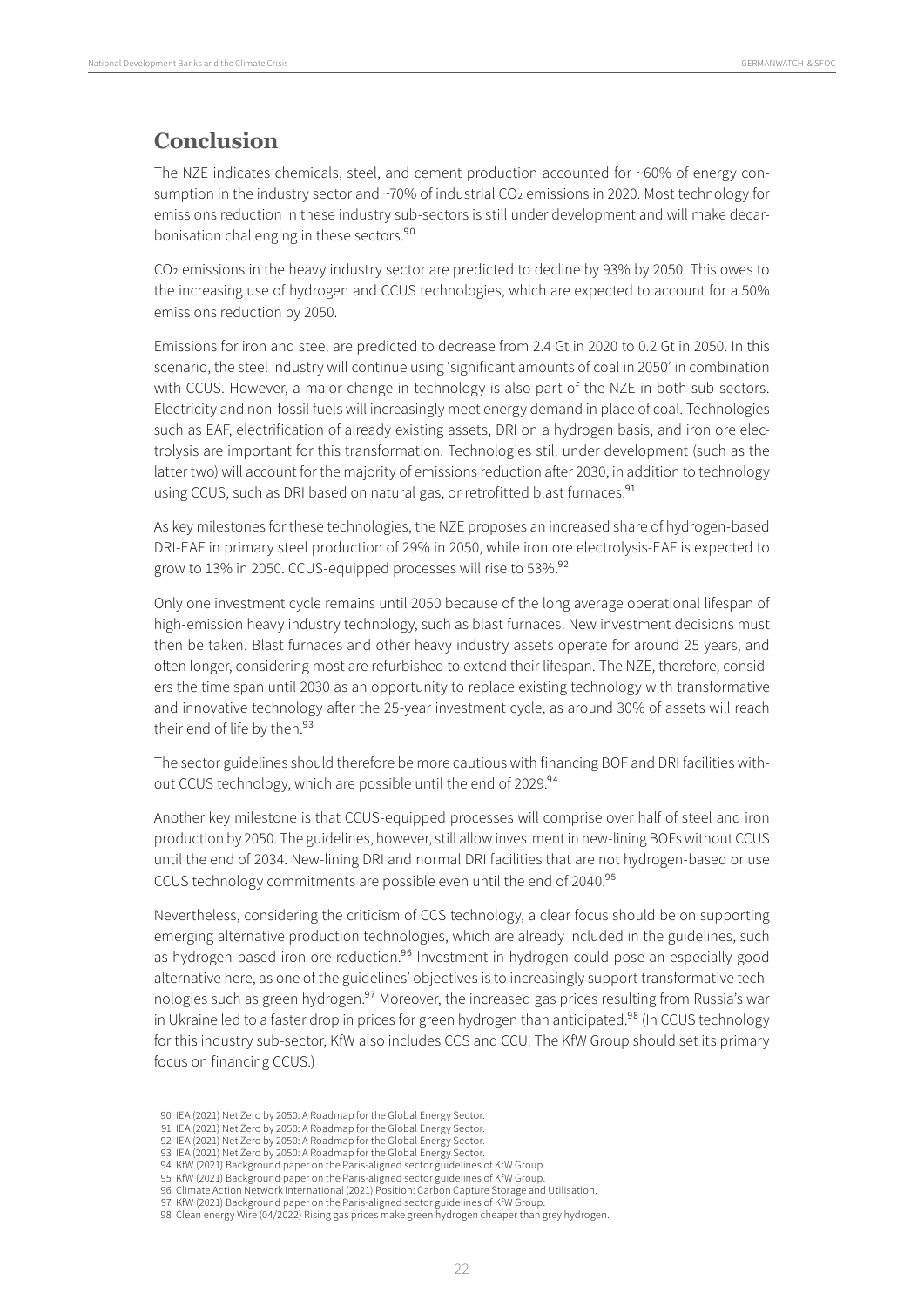## <span id="page-22-0"></span>**4.6 Sustainability Strategy of Korean PFIs**

In Korea, PFIs only recently started to reflect climate-related aspects in their business strategies. By supporting the guidelines issued by the TCFD in May 2021, not only the KDB, but also KEXIM and K-SURE, committed to disclosing climate change-related risks, and to increasing ESG-related investments. The institutions followed up on their commitments by establishing ESG-related departments later in 2021.

Their sustainability strategies now mainly centre on expanding ESG investment based on positive screening. No particular business strategies or roadmaps for alignment with the 1.5°C goal has been developed thus far. As the indexes for 'ESG investment' have not been made public, analysing standards for their positive screening processes and criteria for Paris alignment will be future challenges.

### **4.6.1 KDB**

The KDB is now working on its sustainability strategy, after establishing its ESG and New Deal Planning Department in 2021. The KDB indicates its strategy will cover its action plan for evaluating climate change risks and achieving carbon neutrality.<sup>99</sup> The KDB also committed to zero coalpower-related exposure by 2045, via its 'Coal power industry credit management guideline,' settled in October 2021.<sup>100</sup>

Before developing the new strategy, the KDB had developed an environmental reviewing process and positive screening criteria for green projects. It introduced a framework for environmental and social risk management for services such as project finance, project-related corporate loans, and project finance advisory services after adopting the Equator Principles<sup>101</sup> in 2017.

Since then, the KDB has been issuing green bonds to support the green sector in:

- Renewable energy (wind, solar, hydro, bioenergy, etc.)
- Energy efficiency (energy storage systems, smart grids, district heating)
- Pollution prevention and management
- Sustainable land and marine management
- Clean transportation
- Sustainable water and wastewater management
- Climate adaptation
- Green buildings

The KDB also launched a five trillion won (~US\$3.89 billion) financial product, KDB Carbon Spread, which provides low-interest loans to low-carbon industries. Launched in 2021, KDB Carbon Spread products provide loans to green economy activities stipulated in the Korean Sustainable Finance Taxonomy (K-Taxonomy).<sup>102</sup>

<sup>99</sup> KDB (2021) Notice of tender for consultation of Sustainability management implementation strategies

<sup>100</sup> The guideline of the KDB was presented in the 'Global ESG and future (May 6, 2022)' webinar hosted by Korean ESG association. Available on : [www.youtube.com/watch?v=2CxaWwuiQUg&t=3364s](https://www.youtube.com/watch?v=2CxaWwuiQUg&t=3364s)

<sup>101</sup> The Equator Principles serve as a risk management framework for financial institutions to identify, assess and manage the environmental and social risks of investment projects.

<sup>102</sup> KDB (2022) (Press release) KDB, expand its interest rate advantages to the Carbon Spread products.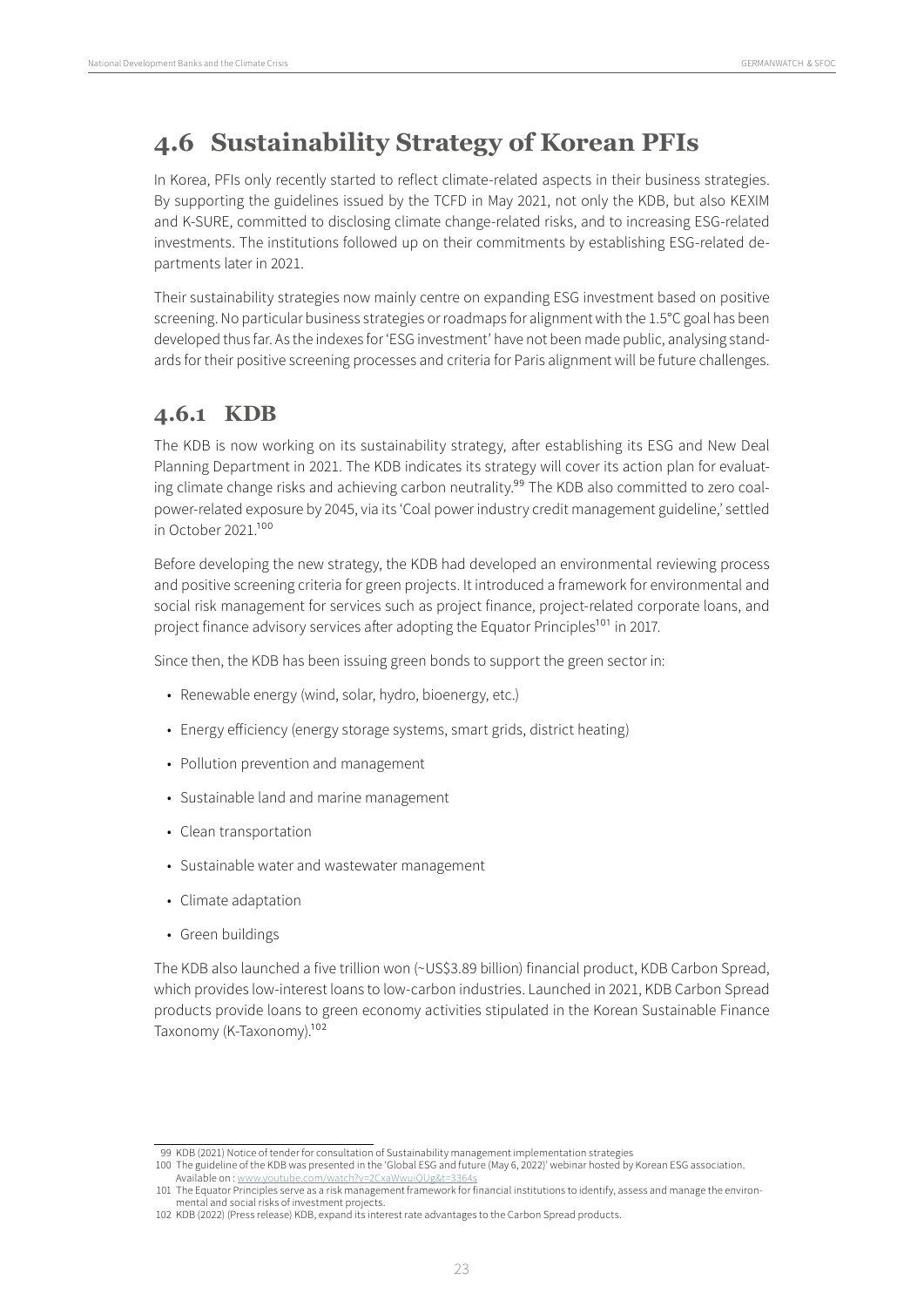### <span id="page-23-0"></span>**Conclusion**

The KDB's sustainable strategy needs to more strongly reflect imminent climate-related risks. While KDB set a deadline for coal-power exposure, it is recommended that this deadline should be moved forward and expanded to coal-related industries.

Sectoral strategies for other business areas should also be established, without stopping at only setting a partial strategy for the power sector.

Finally, criteria for disfavouring low-carbon industries should be reconsidered, as K-Taxonomy has been criticised for allowing gas as a transitional green investment.<sup>103</sup>

## **4.6.2 KEXIM and K-SURE**

Both of Korea's ECAs announced climate-related business strategies in 2021, and established an ESG implementation department and ESG committee within their organisation. KEXIM disclosed its ESG management roadmap in July 2021.<sup>104</sup> K-SURE unveiled a strategy through its sustainability report published in February 2022.105

Both institutions' business strategies mainly focus on expanding ESG-related investments. KEXIM pledged to support 180 trillion won (US\$159 billion) worth of ESG loans and issue more than US\$20 billion in ESG bonds by 2030, while K-SURE committed to expanding ESG-related insurance support to 11.5 trillion won (~US\$8.96 billion) by 2024.

KEXIM provides a more ambitious strategy by pledging to achieve a net-zero asset portfolio by 2050 and set reduction targets for exposure to carbon-intensive industries.<sup>106</sup> KEXIM also designates the following ESG investment target sectors until 2030:

- Hydrogen energy
- Solar and wind power
- Rechargeable battery and energy storage systems
- Future mobility
- 5G and next-generation semiconductors
- Pharmaceuticals and healthcare
- Digital and content

By taking an ESG management approach, the current climate-related business strategies of KEXIM and K-SURE face clear challenges. As climate strategies primarily focus on the environmental aspects of ESG management commitment, evaluating climate risks and establishing strategies for Paris alignment have yet to be considered. Criteria for disfavouring 'ESG investment' also remain vague. Proper guidelines for evaluating ESG screening criteria that ensure Paris alignment should therefore be introduced, and investment strategies for various sectors need to be added afterwards.

### **Conclusion**

The lack of sectoral climate business strategies makes it difficult to evaluate Korean public financial institutions' ambitions and compare them with the IEA's NZE scenario at this early stage. The KDB's targets of decreasing coal-power assets by 2045 need to be accelerated, as the NZE projects global unabated coal power will decrease to 30% by 2030 (0% in advanced economies) and will be phased out in all regions by 2040.

<sup>103</sup> Ministry of Environment (2021) K-Taxonomy guideline

<sup>104</sup> KEXIM (2021) (Press release) KEXIM announces 'ESG management roadmap' for the first time among public banks.

<sup>105</sup> K-SURE (2022) 2021 K-SURE Sustainability Report.

<sup>106</sup> KEXIM (2021) Sustainable Finance Framework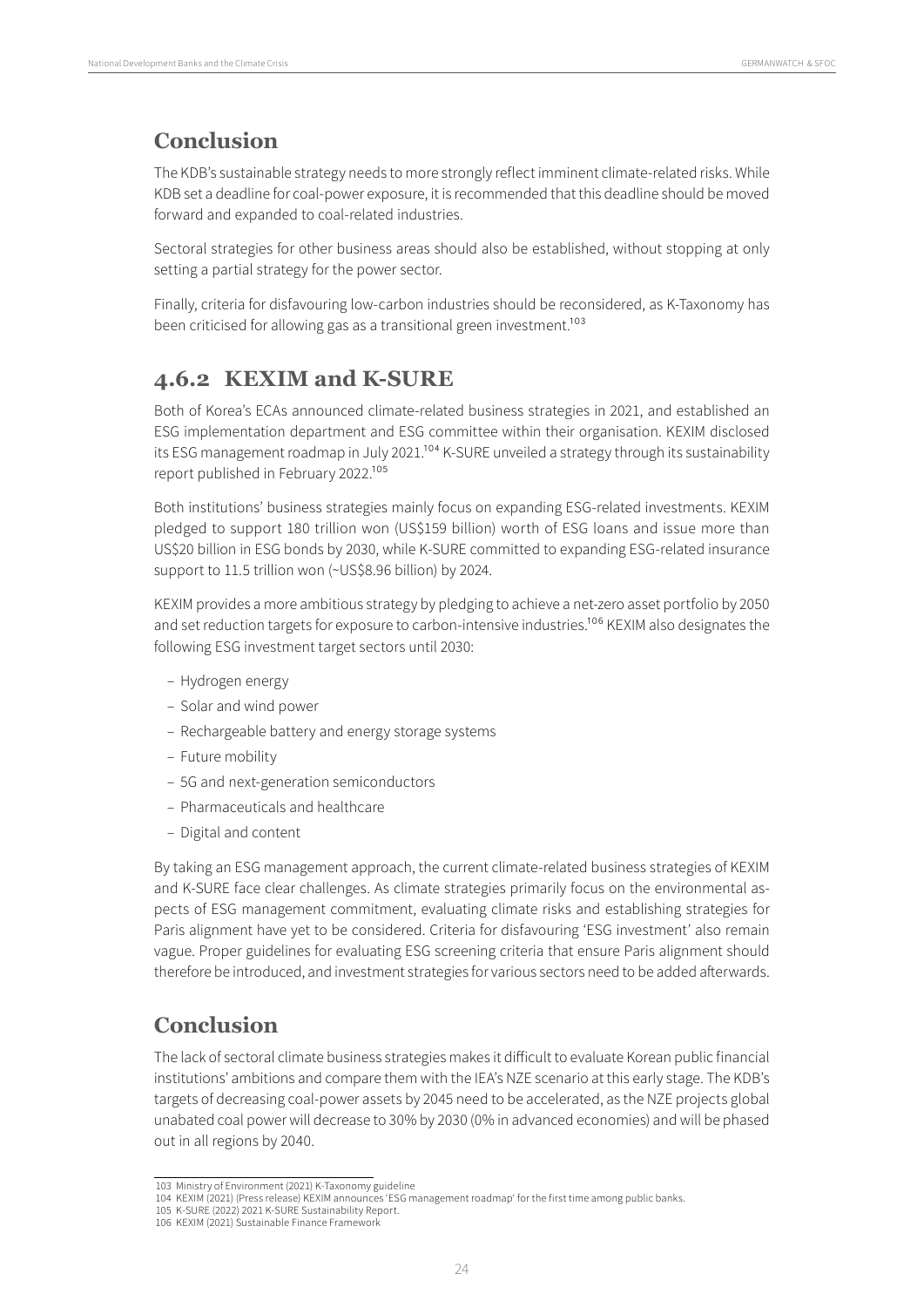# <span id="page-24-1"></span><span id="page-24-0"></span>**5. Exclusion Lists**

## **5.1 KfW Group**

The KfW Group published its exclusion list in 2019. It encompasses nine different fields not eligible for receiving financing for new projects:

- Production or trade-in products, or any activity that falls under national or international phaseout or prohibition regulations, or is internationally banned, such as certain toxic or ozonedepleting substances
- Investment related to destruction or significant impairment of areas particularly worthy of protection, without compensation consistent with international standards
- Producing or trading controversial weaponry, or parts thereof, such as nuclear weapons or radioactive munitions
- Producing or trading radioactive material, excluding, for example, medical devices
- Producing or trading unbound asbestos, excluding, for example, cement formwork with bound asbestos
- Destructive methods of fishing or use of certain fishing nets
- Prospecting, exploring, and mining of coal, especially land-based transportation and infrastructure used for coal, as well as power plants, heating stations, and combined heat and power (CHP) generation facilities, and related stub lines
- Non-conventional prospecting, exploration, and extraction of oil from oil shale, tar, or oil sands

For coal, some exceptions apply. For example, financing commitments to power transmission grids with significant feed-in of coal power are possible in countries with an ambitious Nationally Determined Contribution. Co-financing of CHPs is also possible in developing countries if, for example, no sustainable alternative exists and environmental hazards are reduced.

In selected sectors, the KfW Group financing is contingent on fulfilling certain supplementary requirements. Regarding gas, for example, non-conventional prospecting, exploration, and extraction must be accompanied by a disclosure of the safeguarding of material groundwater, measures for protecting resources and recycling, and the use of suitable technology.<sup>107</sup>

DEG also refers to another exclusion list, provided by the European Development Finance Institution (EDFI). However, all excluded fields regarding environment and climate correlate with the KfW Group list. Additional excluded projects or businesses not mentioned in KfW's main list are in the social field, such as prohibiting forced labour and child labour.<sup>108</sup>

# **5.2 Korean PFIs**

Since October 2021, the Korean Government has been applying investment exclusion standards for overseas coal-fired power projects. This follows its April 2021 declaration to suspend direct public financing for overseas coal power generation. All public institutions are subject to this guideline, including the KDB, KEXIM, and K-SURE.<sup>109</sup> The guideline indicates that only overseas coal power generation projects need to adhere to the exclusion criteria. It states that an update could follow the OECD CSFU (sectoral understanding for coal-fired plants), leaving room in the future for financing projects with CCS.

<sup>107</sup> KfW (2019) Ausschlussliste der KfW Bankengruppe.

<sup>108</sup> European Development Finance Institution (2011) Harmonized EDFI Exclusion List.

<sup>109</sup> Korean Government (2021) Guidelines for public finance's new overseas coal fired power projects financing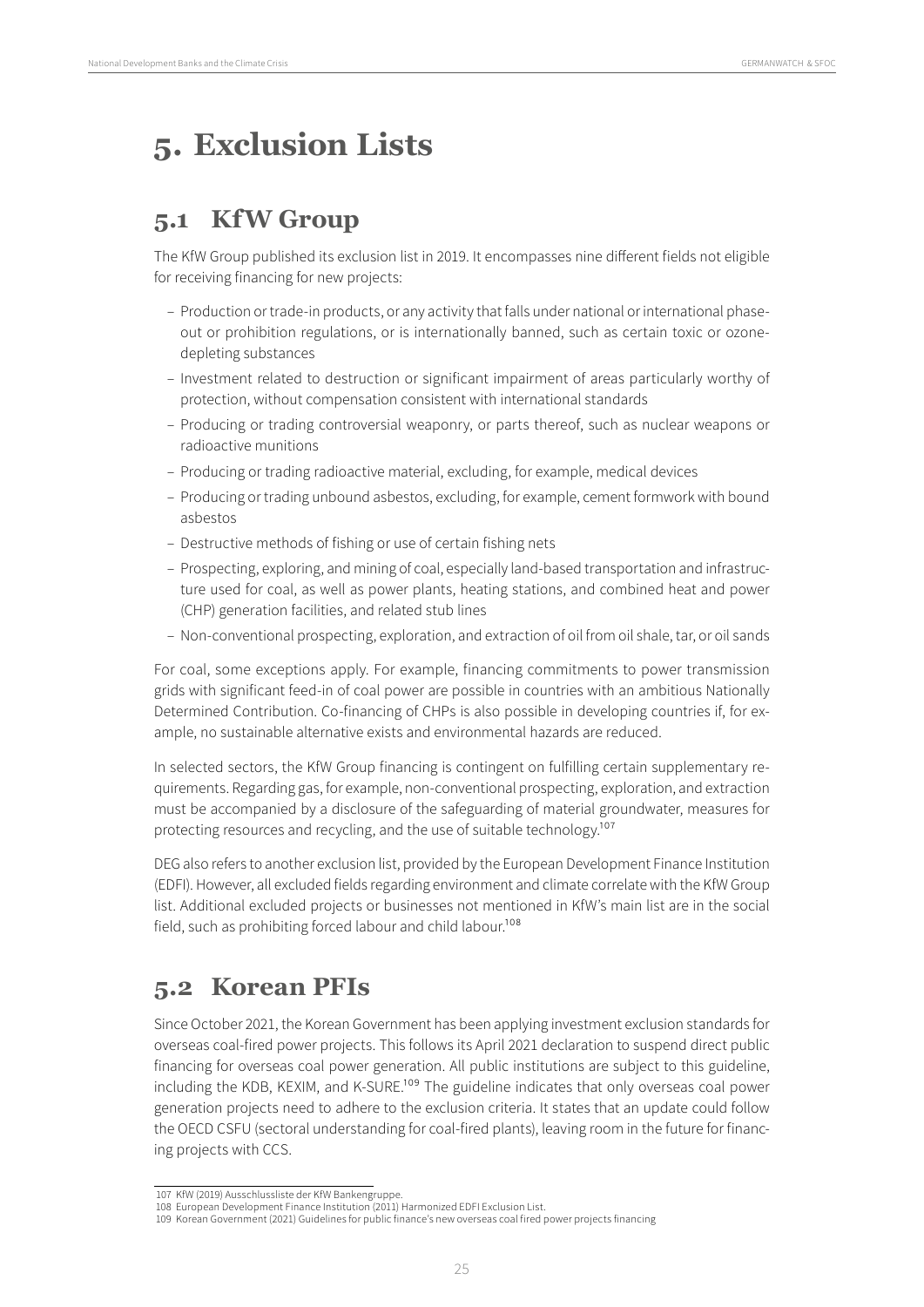<span id="page-25-0"></span>The KDB introduced a separate 'Coal power industry credit management guideline' in October 2021. This indicates ESG and New Deal Planning Department approval is needed to pursue related projects when reviewing investment in coal-related industries such as mining, import, and transportation.

KEXIM and K-SURE have been conducting environmental and social screening following the OECD common grounds, and have committed to investing in projects that comply with local environmental law and international environmental standards.

# **6. Recommendations**

KfW should make sectoral strategies Paris-aligned by using the NZE and adjusting its exclusion lists accordingly.

- In view of recent findings showing strong alignment between the NZE and IPPC requirements to reach the 1.5°C goal, the KfW Group should ensure Paris alignment of its sectoral strategies. To do so, it should base its sector guidelines on the NZE scenario and additional scenarios. This is best achieved before the end of 2022.
- Additional scenarios should be considered to amend the NZE where it falls short on ambition or detail. One aspect is the NZE's strong reliance on CCUS technology, especially in the power sector. As a solution, the sector guidelines could refer to additional scenarios when dealing with this problem. Reclaim Finance proposes the One Earth Climate Model as an alternative, as it outlines a 1.5°C pathway for specific sectors, takes a more cautionary approach to applying CCUS, and predicts investment in fossil power plants will end after 2030.110 Owing to remaining uncertainties in CCUS development and deployment, caution should be taken towards investment in this technology, the shortcomings of which should be acknowledged in the sector guidelines, especially as CCUS technology functions to keep fossil fuels in the energy system.111
- In accordance with adaptation of the sector guidelines based on the NZE, the exclusion list should also be updated to align with a scenario that reaches net zero by 2050. Recommendations from civil society should be considered in this reviewing process, such as [suggestions proposed](https://germanwatch.org/sites/default/files/Aligning%20Financial%20Intermediary%20Investments_23-06-2021_0.pdf) by the New [Climate Institute, World Resource Institute, and Germanwatch.](https://germanwatch.org/sites/default/files/Aligning%20Financial%20Intermediary%20Investments_23-06-2021_0.pdf)
- The sector guidelines should also enhance consideration of the long operational lifespans of gas and oil power plants, as well as heavy industry assets. The guidelines should consider the drop in oil and gas demand and production, as predicted in the NZE. With no new oil and gas fields being required, and some fields expected to face retirement, the guidelines should take stricter measures to avoid stranded assets.
- Additionally, the guidelines should consider Germany's pledge 'to end the financing of unabated fossil fuels abroad through public funds by the end of 2022'112 as a signatory to the Statement on International Public Support for the Clean Energy Transition.
- The sector guidelines should provide further information to ensure transparent alignment with a 1.5°C pathway, such as where exceptions are made for investment. An example is the financing of oil and diesel plants until the end of 2029 under certain conditions. Here, more information should be provided on exactly what conditions are referred to.

<sup>110</sup> Reclaim Finance (2021) The IEA's Net-Zero 2050: The new normal and what's left to be done.

<sup>111</sup> Greenpeace; IISD; Oil Change International (2022) Zeroing In: A guide for the finance sector on the IEA's Net Zero Emissions scenario and its implications for oil and gas finance.

<sup>112</sup> UN Climate Change Conference UK 2021 (2021) "Statement on International Public Support for the Clean Energy Transition."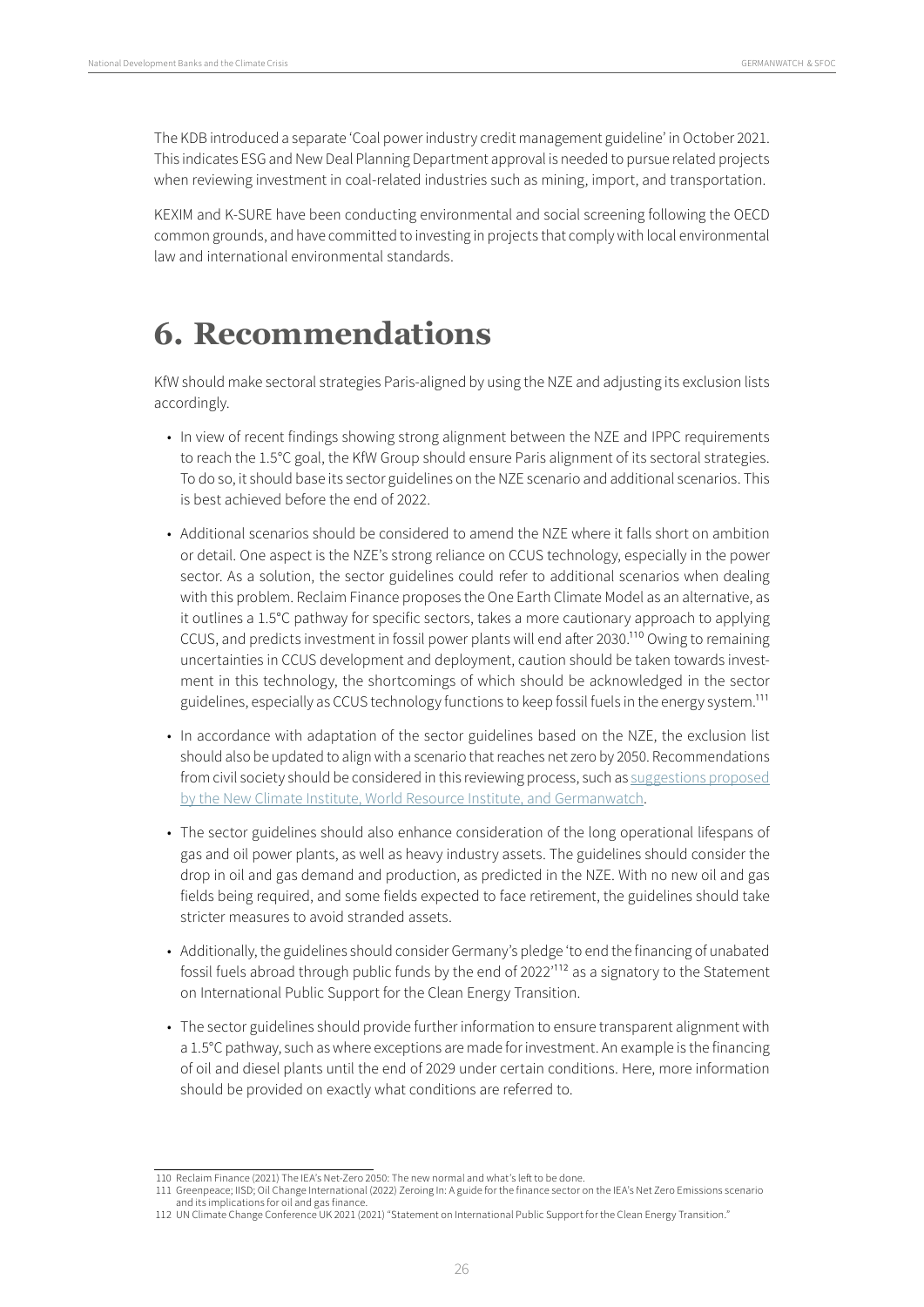- The guidelines being subject to reviews and updates in line with developments in technology and the market are positive, but it is unclear how regularly these are to be conducted. We recommend that updates in IEA 1.5°C-compliant scenarios always result in an automatic adjustment of the guidelines. KfW should engage with civil society and other experts to obtain feedback when updating the guidelines.
- Certain aspects made it difficult to compare the guidelines and the scenario. For example, the guidelines on aviation only provide emissions-reduction targets in percentages, but without information on the amount of  $CO<sub>2</sub>$  in Mt  $CO<sub>2</sub>$  (used in the NZE pathway) on which this percentage is based. Transparency needs to increase within climate policies that state the KfW Group's ambitions to allow tracking and monitoring for all stakeholders, including civil society.

Disparate strategies and programs exist and have been made public, such as the Sustainable Finance Strategy and tranSForm project. However, more information and details are needed to evaluate their ambition and progression.

- To generate much-needed spillover in ambition, sector policy-related documents should contain the greatest possible detail. This would help civil society stakeholders and industry peers in following the KfW Group's path to net zero in 2050 and for keeping with the 1.5°C goal.
- To strengthen commitments to a 1.5°C pathway that achieves net zero by 2050, the KfW Group could step up efforts by presenting its own organisational net-zero target and portfolio on how to reach it.

Germany should capitalise on its G7 Presidency to further strengthen its commitment to exiting international fossil fuel financing and rally like-minded countries to do the same. Steps towards this end should entail:

- Widening the scope of the Statement on International Public Support for the Clean Energy Transition to include indirect financing and domestic support.
- Publishing of a voting guideline in line with the above pledge, applicable to bilateral and multilateral development finance as well as export finance.
- Working towards a joint oil and gas sector understanding as part of the OECD Arrangement the main supranational regulatory framework of officially supported export finance.
- Korea should make use of the current global momentum of exiting fossil fuel finance by joining international trends and commitments and revise its Korean Green Taxonomy accordingly.
- Korea and its DFIs should join the COP26 pledge to end new international public financing of unabated fossil fuels by the end of 2022. This is because Korea is one of the largest public fossil fuel finance providers that has not signed the statement  $-$  along with Japan and China.<sup>113</sup>
- Considering DFIs' importance, setting sectoral strategies aligning with the Paris Agreement is important for climate action. In order to tackle the climate crisis, Korean DFIs should develop their own sectoral strategies. They should ensure that any sectoral strategies and exclusion lists align with a pathway that leads to net zero by 2050 and are compatible with a 1.5°C goal.
- Existing sustainability and ESG investment strategies of KDB, KEXIM and K-SURE, should enhance their climate ambitions and be made open to the public. In this way, stakeholders can monitor, analyse, and evaluate standards. Additionally, civil society and experts can contribute to improving strategies by providing feedback and recommendations.

<sup>113</sup> Oil Change International (2022) Using international public finance to unlock a just transition: key data and opportunities.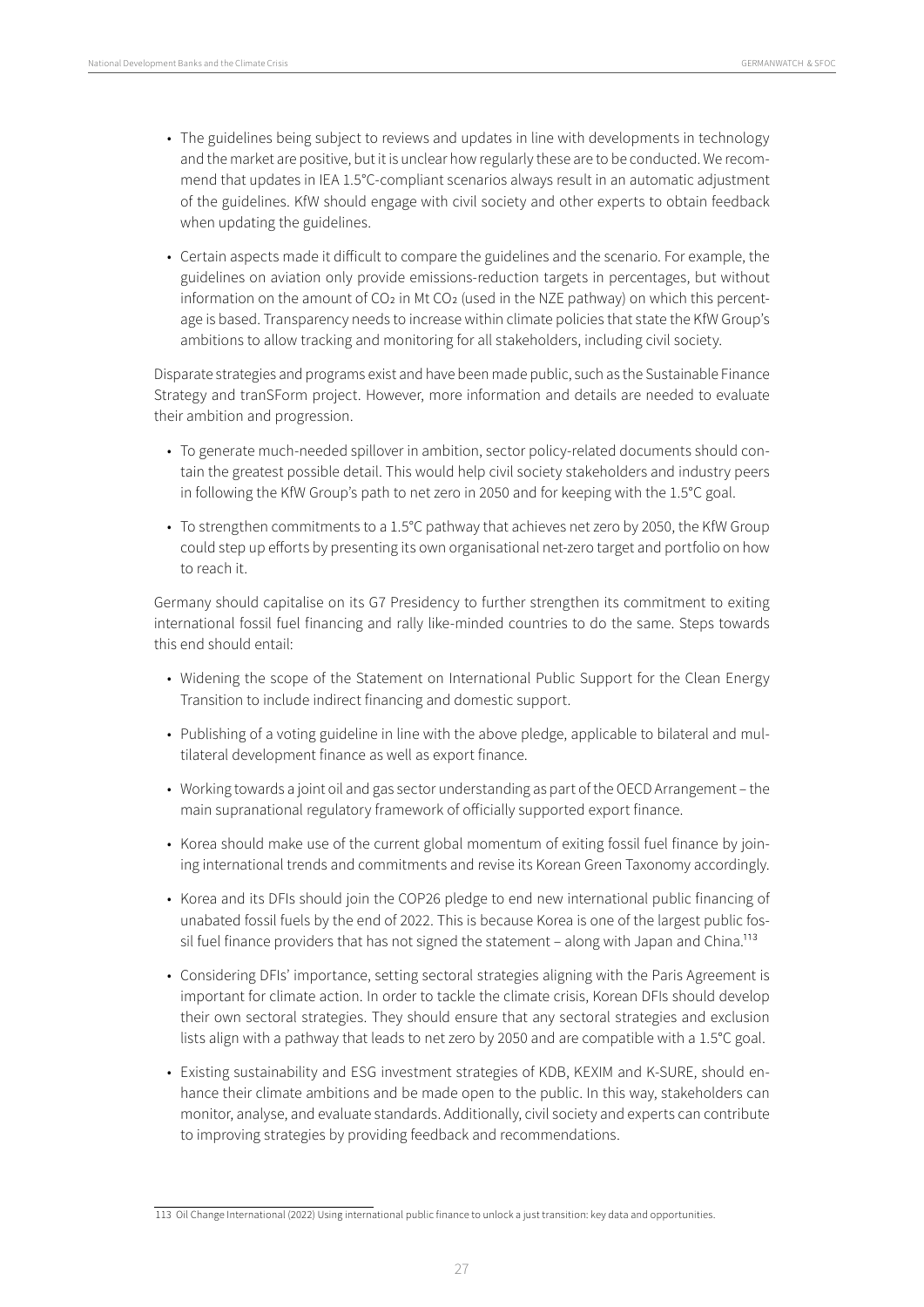# <span id="page-27-0"></span>**Bibliography**

- Agence française de développement (2017). Together Major Development Finance Institutions Align Financial Flows with the Paris Agreement. Available on: [https://www.afd.fr/en/](https://www.afd.fr/en/actualites/together-major-development-finance-institutions-align-financial-flows-paris-agreement) [actualites/together-major-development-finance-institutions-align-financial-flows-paris](https://www.afd.fr/en/actualites/together-major-development-finance-institutions-align-financial-flows-paris-agreement)[agreement](https://www.afd.fr/en/actualites/together-major-development-finance-institutions-align-financial-flows-paris-agreement) accessed: April 14, 2022
- Airports Council International (2021). Aviation industry unites to adopt 2050 net zero carbon goal. Available on: [https://aci.aero/2021/10/05/](https://aci.aero/2021/10/05/aviation-industry-unites-to-adopt-2050-net-zero-carbon-goal/) [aviation-industry-unites-to-adopt-2050-net-zero-carbon-goal/](https://aci.aero/2021/10/05/aviation-industry-unites-to-adopt-2050-net-zero-carbon-goal/)
- Auslandsgeschäftsabsicherung der Bundesrepublik Deutschland (n.d.). Climate Strategy. Available on: [https://www.agaportal.de/en/exportkreditgarantien/grundlagen/](https://www.agaportal.de/en/exportkreditgarantien/grundlagen/klimastrategie) [klimastrategie](https://www.agaportal.de/en/exportkreditgarantien/grundlagen/klimastrategie) accessed: April 14, 2022
- Auslandsgeschäftsabsicherung der Bundesrepublik Deutschland (n.d.). Energy Sector. Available on: [https://www.agaportal.de/en/exportkreditgarantien/grundlagen/](https://www.agaportal.de/en/exportkreditgarantien/grundlagen/energiesektor) [energiesektor](https://www.agaportal.de/en/exportkreditgarantien/grundlagen/energiesektor) accessed: May 12, 2022
- Federal Ministry for Economic Affairs and Climate Action (n.d.). Finanzierung und Absicherung von Auslandsgeschäften. Available on: [https://www.bmwi.de/Redaktion/](https://www.bmwi.de/Redaktion/DE/Textsammlungen/Aussenwirtschaft/finanzierung-und-absicherung-von-auslandsgeschaeften.html?cms_artId=214540) [DE/Textsammlungen/Aussenwirtschaft/finanzierung-und-absicherung-von](https://www.bmwi.de/Redaktion/DE/Textsammlungen/Aussenwirtschaft/finanzierung-und-absicherung-von-auslandsgeschaeften.html?cms_artId=214540)[auslandsgeschaeften.html?cms\\_artId=214540](https://www.bmwi.de/Redaktion/DE/Textsammlungen/Aussenwirtschaft/finanzierung-und-absicherung-von-auslandsgeschaeften.html?cms_artId=214540) accessed: April 14, 2022
- Federal Ministry for Economic Affairs and Climate Action (2020). Bundesregierung beschließt Verbesserungen bei der Übernahme von Exportkreditgarantien mit "Sonderinitiative Erneuerbare Energien." Available on: [https://www.bmwk.de/Redaktion/DE/](https://www.bmwk.de/Redaktion/DE/Pressemitteilungen/2020/20200514-bundesregierung-beschliesst-verbesserungen-bei-der-uebernahme-von-exportkreditgarantien-mit-sonderinitiative-erneuerbare-energien.html) [Pressemitteilungen/2020/20200514-bundesregierung-beschliesst-verbesserungen-bei-der](https://www.bmwk.de/Redaktion/DE/Pressemitteilungen/2020/20200514-bundesregierung-beschliesst-verbesserungen-bei-der-uebernahme-von-exportkreditgarantien-mit-sonderinitiative-erneuerbare-energien.html)[uebernahme-von-exportkreditgarantien-mit-sonderinitiative-erneuerbare-energien.html](https://www.bmwk.de/Redaktion/DE/Pressemitteilungen/2020/20200514-bundesregierung-beschliesst-verbesserungen-bei-der-uebernahme-von-exportkreditgarantien-mit-sonderinitiative-erneuerbare-energien.html) accessed: April 14, 2022
- Federal Ministry for Economic Affairs and Climate Action (2021). Altmaier unterzeichnet mit europäischen Partnern Grundsatzerklärung zur nachhaltigen und klimagerechten Ausgestaltung der Exportfinanzierung. Available on: [https://www.bmwi.de/Redaktion/](https://www.bmwi.de/Redaktion/DE/Pressemitteilungen/2021/04/20210414-altmaier-unterzeichnet-mit-europaeischen-partnern-grundsatzerklaerung-zur-nachhaltigen-und-klimagerechten-ausgestaltung-der-exportfinanzierung.html) [DE/Pressemitteilungen/2021/04/20210414-altmaier-unterzeichnet-mit-europaeischen](https://www.bmwi.de/Redaktion/DE/Pressemitteilungen/2021/04/20210414-altmaier-unterzeichnet-mit-europaeischen-partnern-grundsatzerklaerung-zur-nachhaltigen-und-klimagerechten-ausgestaltung-der-exportfinanzierung.html)[partnern-grundsatzerklaerung-zur-nachhaltigen-und-klimagerechten-ausgestaltung-der](https://www.bmwi.de/Redaktion/DE/Pressemitteilungen/2021/04/20210414-altmaier-unterzeichnet-mit-europaeischen-partnern-grundsatzerklaerung-zur-nachhaltigen-und-klimagerechten-ausgestaltung-der-exportfinanzierung.html)[exportfinanzierung.html](https://www.bmwi.de/Redaktion/DE/Pressemitteilungen/2021/04/20210414-altmaier-unterzeichnet-mit-europaeischen-partnern-grundsatzerklaerung-zur-nachhaltigen-und-klimagerechten-ausgestaltung-der-exportfinanzierung.html) accessed: April 14, 2022
- Carbon Brief (2021). IEA: Renewables should overtake coal "within five years" to secure 1.5C goal. Available on: [https://www.carbonbrief.org/iea-renewables-should-overtake-coal](https://www.carbonbrief.org/iea-renewables-should-overtake-coal-within-five-years-to-secure-1-5c-goal)[within-five-years-to-secure-1-5c-goal](https://www.carbonbrief.org/iea-renewables-should-overtake-coal-within-five-years-to-secure-1-5c-goal) accessed: May 20 2022
- Clean energy Wire (2022). Rising gas prices make green hydrogen cheaper than grey hydrogen. Available on: [https://www.cleanenergywire.org/news/rising-gas-prices-make-green](https://www.cleanenergywire.org/news/rising-gas-prices-make-green-hydrogen-cheaper-gray-hydrogen)[hydrogen-cheaper-gray-hydrogen](https://www.cleanenergywire.org/news/rising-gas-prices-make-green-hydrogen-cheaper-gray-hydrogen) accessed: April 19, 2022
- Climate Action Network International (2021). Position: Carbon Capture Storage and Utilisation.
- Ember Climate (2022). The science is clear, coal needs to go. Available on: [https://ember-climate.](https://ember-climate.org/insights/commentary/the-science-is-clear-coal-needs-to-go/) [org/insights/commentary/the-science-is-clear-coal-needs-to-go/](https://ember-climate.org/insights/commentary/the-science-is-clear-coal-needs-to-go/) accessed: April 24, 2022

European Development Finance Institution (2011). Harmonized EDFI Exclusion List.

Exportgarantien der Bundesrepublik Deutschland (2020). Annual Report 2020.

Export-Import Bank of Korea (2021). Sustainable Finance Framework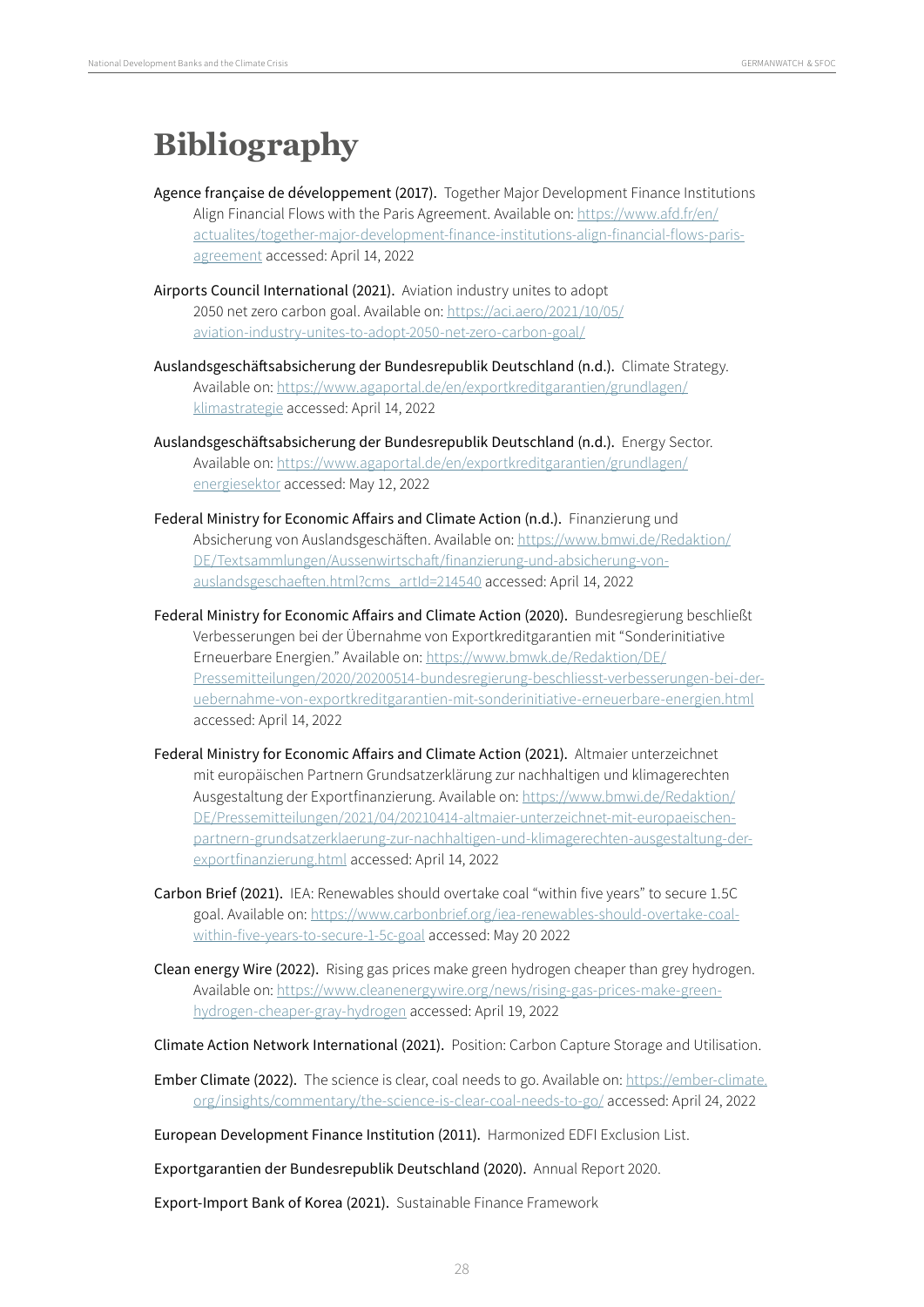- Export-Import Bank of Korea (2021). KEXIM announces 'ESG management roadmap' for the first time among public banks.
- Germanwatch (2020). Akute Green Washing Gefahr durch Bundesregierung: derzeitige Ausgestaltung der Konjunkturhilfen würde den Europäischen Green Deal torpedieren. Available on:<https://www.germanwatch.org/en/node/18646> accessed: April 29, 2022
- Greenpeace; International Institute for Sustainable Development; Oil Change International (2022). Zeroing In: A guide for the finance sector on the IEA's Net Zero Emissions scenario and its implications for oil and gas finance.
- International Air Transport Association (2021). Net-Zero Carbon Emissions by 2050. Available on:<https://www.iata.org/en/pressroom/2021-releases/2021-10-04-03/> accessed: April 13, 2022
- International Energy Agency (2021). Net Zero by 2050: A Roadmap for the Global Energy Sector.
- International Energy Agency (2021). Pathway to critical and formidable goal of net-zero emissions by 2050 is narrow but brings huge benefits, according to IEA special report. Available on: [https://www.iea.org/news/pathway-to-critical-and-formidable-goal-of-net](https://www.iea.org/news/pathway-to-critical-and-formidable-goal-of-net-zero-emissions-by-2050-is-narrow-but-brings-huge-benefits)[zero-emissions-by-2050-is-narrow-but-brings-huge-benefits](https://www.iea.org/news/pathway-to-critical-and-formidable-goal-of-net-zero-emissions-by-2050-is-narrow-but-brings-huge-benefits) accessed: April 13, 2022
- Intergovernmental Panel on Climate Change (2022). Climate Change 2022: Impacts, Adaptation, and Vulnerability. Contribution of Working Group II to the Sixth Assessment Report of the Intergovernmental Panel on Climate Change.
- Intergovernmental Panel on Climate Change (2022). Climate Change 2022: Mitigation of Climate Change. Contribution of Working Group III to the Sixth Assessment Report of the Intergovernmental Panel on Climate Change.
- Korea Trade Insurance Corporation (2022). 2021 K-SURE Sustainability Report.
- Korea Development Bank (2021). Notice of tender for consultation of Sustainability management implementation strategies.
- Korea Development Bank (2022). KDB, expand its interest rate advantages to the Carbon Spread products.
- Kreditanstalt für Wiederaufbau (2012). Sustainability Guidelines of KfW Bankengruppe.
- Kreditanstalt für Wiederaufbau (2019). Ausschlussliste der KfW Bankengruppe.
- Kreditanstalt für Wiederaufbau (2019). Interview on the KfW Roadmap Sustainable Finance. Available on: [https://www.kfw.de/microsites/Microsite/nachhaltigkeitsbericht.](https://www.kfw.de/microsites/Microsite/nachhaltigkeitsbericht.kfw.de/archiv-2019/en/discourse/roadmap-sustainable-finance-interview.html) [kfw.de/archiv-2019/en/discourse/roadmap-sustainable-finance-interview.html](https://www.kfw.de/microsites/Microsite/nachhaltigkeitsbericht.kfw.de/archiv-2019/en/discourse/roadmap-sustainable-finance-interview.html) accessed: April 16, 2022
- Kreditanstalt für Wiederaufbau (n.d.). Board of Supervisory Directors and its Committees. Available on: [https://www.kfw.de/About-KfW/Arbeitsweise-und-Unternehmensführung/](https://www.kfw.de/About-KfW/Arbeitsweise-und-Unternehmensführung/Verwaltungsrat-und-seine-Ausschüsse/) [Verwaltungsrat-und-seine-Ausschüsse/](https://www.kfw.de/About-KfW/Arbeitsweise-und-Unternehmensführung/Verwaltungsrat-und-seine-Ausschüsse/) accessed: April 14, 2022
- Kreditanstalt für Wiederaufbau (2019). KfW Group sustainability mission statement and sustainability action areas.
- Kreditanstalt für Wiederaufbau (2020). 2020 Sustainability Report.

Kreditanstalt für Wiederaufbau (2020). Gesetze über die KfW.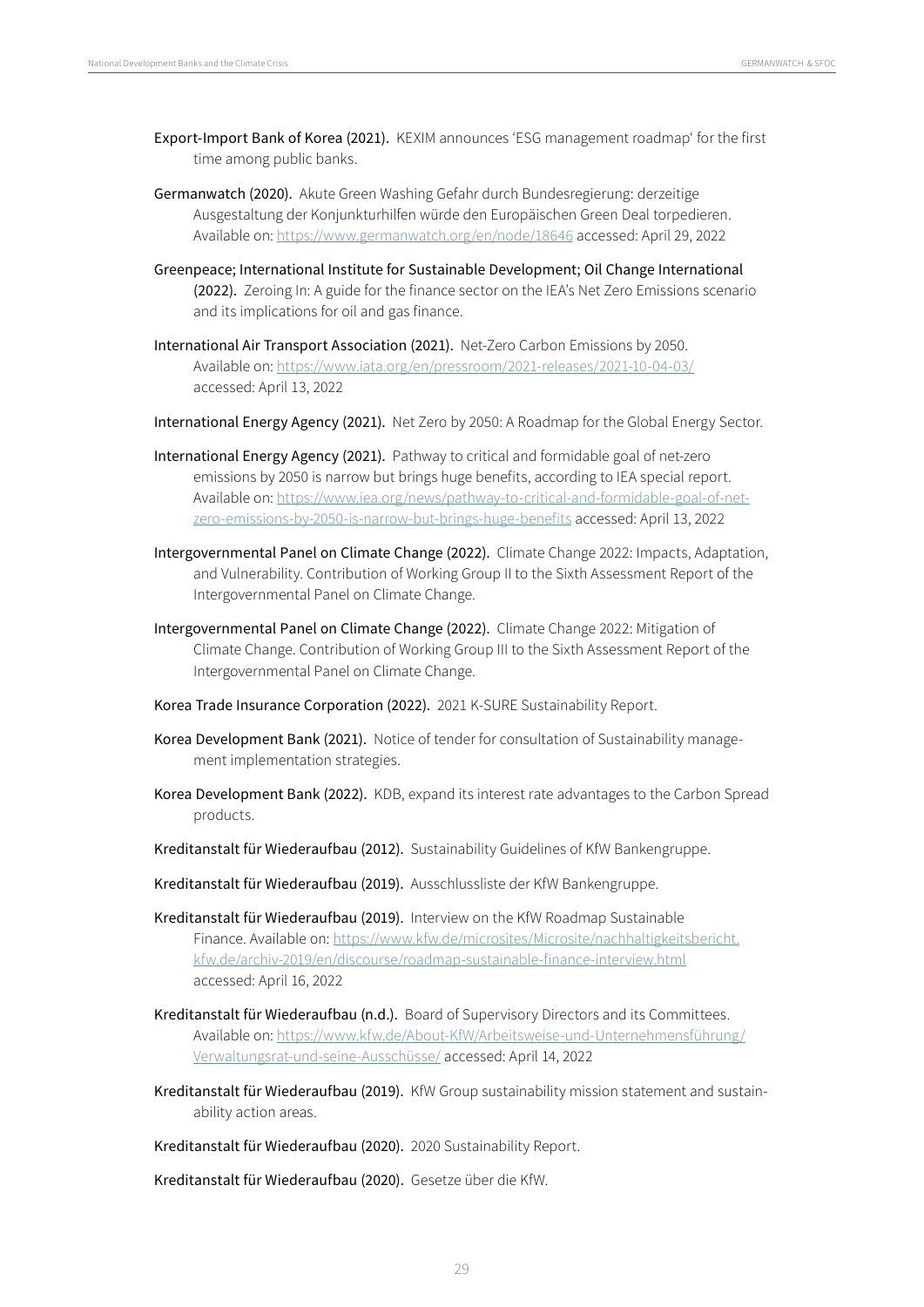Kreditanstalt für Wiederaufbau (2020). Satzung der KfW.

- Kreditanstalt für Wiederaufbau (2021). Background paper on the Paris-aligned sector guidelines of KfW Group.
- Kreditanstalt für Wiederaufbau (2022). KfW Group's Sustainable Finance Strategy. Project tranSForm.
- KfW Deutsche Investitions- und Entwicklungsgesellschaft (2022). Impact/Climate Commitments.
- KfW Entwicklungsbank (2022). Sustainability Guideline.
- KfW IPEX-Bank (2020). Sustainability Guideline.
- KfW IPEX-Bank (n.d.). Management and Bodies. Available on: [https://www.kfw-ipex-bank.](https://www.kfw-ipex-bank.de/International-financing/KfW-IPEX-Bank/About-KfW-IPEX-Bank/Organisation/Geschäftsführung-und-Aufsichtsrat/) [de/International-financing/KfW-IPEX-Bank/About-KfW-IPEX-Bank/Organisation/](https://www.kfw-ipex-bank.de/International-financing/KfW-IPEX-Bank/About-KfW-IPEX-Bank/Organisation/Geschäftsführung-und-Aufsichtsrat/) [Geschäftsführung-und-Aufsichtsrat/](https://www.kfw-ipex-bank.de/International-financing/KfW-IPEX-Bank/About-KfW-IPEX-Bank/Organisation/Geschäftsführung-und-Aufsichtsrat/) accessed: April 14, 2022
- Korean Government (2021). Guidelines for public finance's new overseas coal fired power projects financing.
- Maersk (08/2021). A.P. Moller Maersk accelerates fleet decarbonisation with 8 large oceangoing vessels to operate on carbon neutral methanol. Available on: [https://www.](https://www.maersk.com/news/articles/2021/08/24/maersk-accelerates-fleet-decarbonisation) [maersk.com/news/articles/2021/08/24/maersk-accelerates-fleet-decarbonisation](https://www.maersk.com/news/articles/2021/08/24/maersk-accelerates-fleet-decarbonisation) accessed: May 12, 2022
- Ministère de l'Europe et des Affaires Étrangères (2021). Export finance coalition launched to fight climate change. Available on: [https://www.diplomatie.gouv.fr/en/french-foreign](https://www.diplomatie.gouv.fr/en/french-foreign-policy/climate-and-environment/news/article/export-finance-coalition-launched-to-fight-climate-change-14-apr-21)[policy/climate-and-environment/news/article/export-finance-coalition-launched-to-fight](https://www.diplomatie.gouv.fr/en/french-foreign-policy/climate-and-environment/news/article/export-finance-coalition-launched-to-fight-climate-change-14-apr-21)[climate-change-14-apr-21](https://www.diplomatie.gouv.fr/en/french-foreign-policy/climate-and-environment/news/article/export-finance-coalition-launched-to-fight-climate-change-14-apr-21) accessed: April 12, 2022
- Ministry of Environment (2021). K-Taxonomy guideline.
- New Climate Institute (2021). Paris alignment of gas? A review of overall sectoral compatibility, lock-in, transition, and physical climate risks.
- Oil Change International (2022). Using international public finance to unlock a just transition: key data and opportunities.
- Perspectives Climate Research (2021). Paris Alignment of Export Credit Agencies: Case Study #1: Germany (Euler Hermes).
- Poseidon Principles (n.d.). Principles Overview. Available on: [https://www.poseidonprinciples.](https://www.poseidonprinciples.org/finance/principles/) [org/finance/principles/](https://www.poseidonprinciples.org/finance/principles/) accessed: May 10, 2022
- Reclaim Finance (2021). The IEA's Net-Zero 2050: The new normal and what's left to be done.
- Transport & Environment (n.d.). Greenhouse gases. Available on: [https://www.](https://www.transportenvironment.org/challenges/ships/greenhouse-gases/) [transportenvironment.org/challenges/ships/greenhouse-gases/](https://www.transportenvironment.org/challenges/ships/greenhouse-gases/) accessed: April 12, 2022
- UN Climate Change Conference UK 2021 (2021). Statement on International Public Support for the Clean Energy Transition. Available on: [https://ukcop26.org/statement-on-international](https://ukcop26.org/statement-on-international-public-support-for-the-clean-energy-transition/)[public-support-for-the-clean-energy-transition/](https://ukcop26.org/statement-on-international-public-support-for-the-clean-energy-transition/) accessed: April 11, 2022
- World Resource Institute (2021). What Is Carbon Lock-in and How Can We Avoid It? Available on: <https://www.wri.org/insights/carbon-lock-in-definition>accessed: April 24, 2022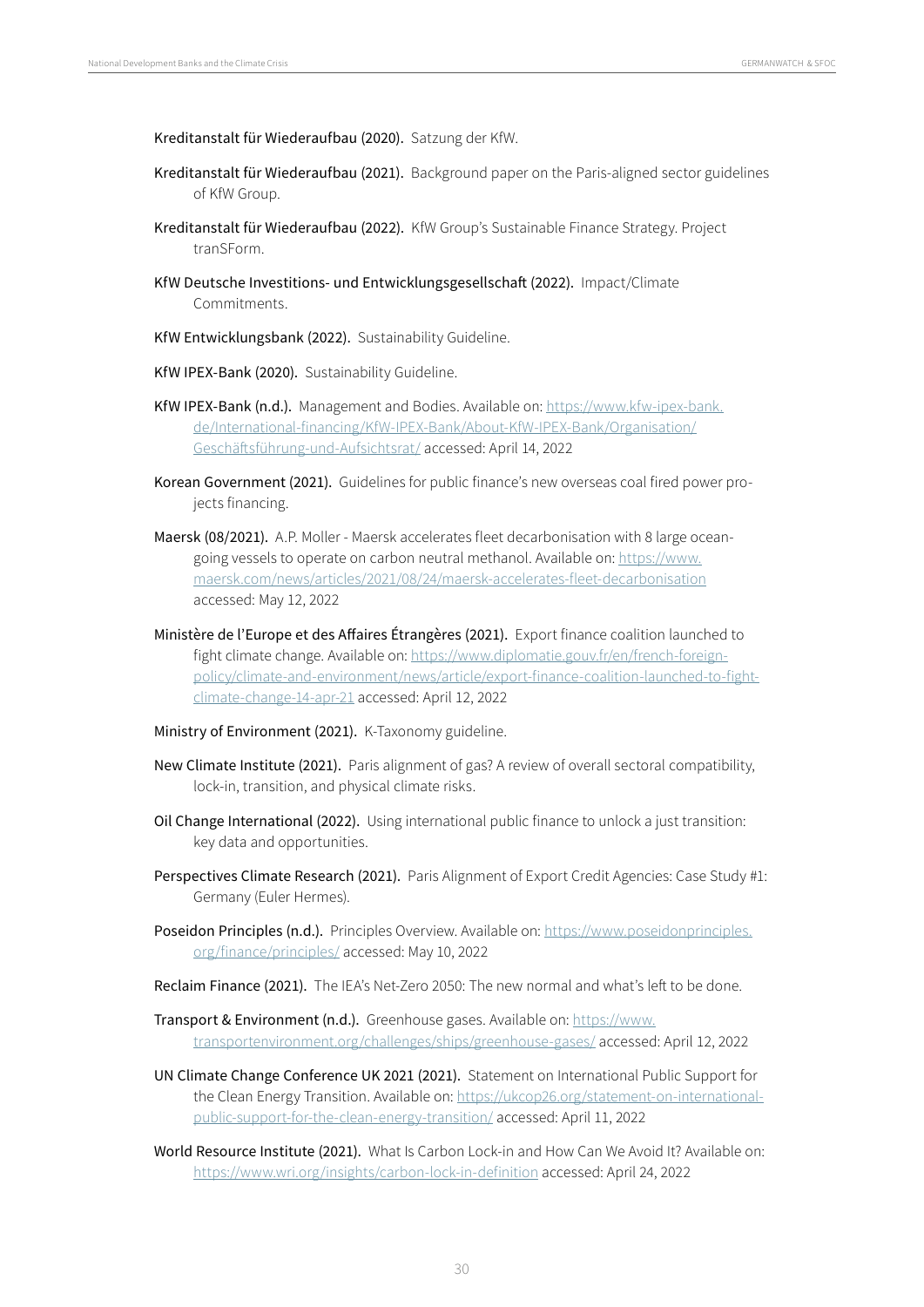## **... did you find this publication interesting and helpful?**

You can support the work of Germanwatch with a donation to:

Bank fuer Sozialwirtschaft AG

BIC/Swift: BFSWDE33BER

IBAN: DE33 1002 0500 0003 212300

Thank you for your support!